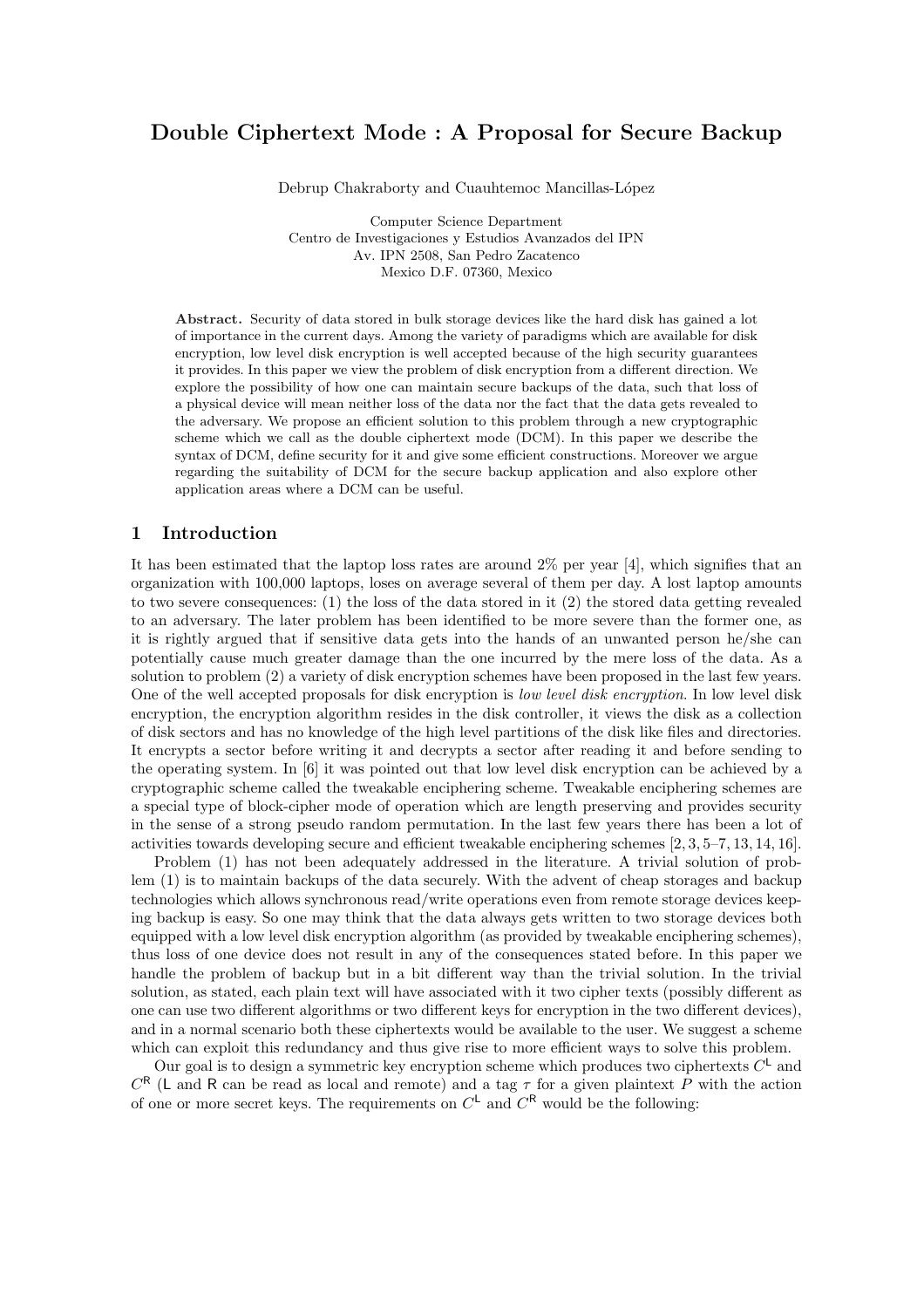- 1.  $C^{\mathsf{L}}$ ,  $C^{\mathsf{R}}$  and P must be of same length.
- 2. There should exist a very efficient function g such that  $g(C^{\mathsf{L}}, C^{\mathsf{R}}) = P$  and g should not require any secret parameter.
- 3. One must be able to recover P from either  $C^{\mathsf{L}}$  or  $C^{\mathsf{R}}$  by using the secret key and the tag.

The rationale behind such a goal is as follows. For the secure backup scenario, we assume plaintexts to be disk sectors and the corresponding ciphers would also get written in disk sectors, hence the two ciphertexts must be of the same length of that of the plaintext. When an user have access to both  $C^{\mathsf{L}}$  and  $C^{\mathsf{R}}$  then (s)he can very efficiently produce the plain text which produced them using the function g. If one of  $C^{\mathsf{L}}$  or  $C^{\mathsf{R}}$  is lost then with the knowledge of the secret key and the tag, P can be recovered from one of  $C^{\mathsf{L}}$  or  $C^{\mathsf{R}}$ . The function g should be such that obtaining P through it should be much more efficient than obtaining P by decryption of either  $C^{\mathsf{L}}$  or  $C^{\mathsf{R}}$ .

Additionally, we require the scheme to be secure in some sense. For arguing about security, given plaintext P, we rule out the possibility of adversarial access to both  $C^{\mathsf{L}}$  and  $C^{\mathsf{R}}$ . This is not very un-natural as we may assume that  $C^{\mathsf{L}}$  is stored in the laptop of an user where as  $C^{\mathsf{R}}$  gets stored in a trusted location provided by his/her employer. It may be difficult for an adversary to have access to both versions of the ciphertext. The security goal for the scheme is that, it should be difficult for any computationally bounded adversary to distinguish between the outputs of the encryption scheme from random strings when the adversary can see either  $C^{\mathsf{L}}$  or  $C^{\mathsf{R}}$  along with the tag for messages of his choice. Additionally by looking at either  $C^{\mathsf{L}}$  or  $C^{\mathsf{R}}$  along with the tag for messages of his/her choice, (s)he should be unable to produce a new ciphertext tag pair which would get decrypted.

Our Contribution: We analyze the above stated problem and propose a solution to it. Our solution is a special encryption algorithm which we call the double ciphertext mode (DCM). We describe the syntax of a DCM and define security for it. We provide a generic construction for a DCM using a pseudorandom function and a block-cipher, and also a specific construction which requires only one block-cipher key. We prove security for both the constructions. We observe the similarity of DCM constructions with a specific class of deterministic authenticated encryption schemes [12]. Finally we mention other application areas where we think a DCM can be useful.

### 2 Preliminaries and Notations

We denote the set of all binary strings as  $\{0,1\}^*$ . For  $X, Y \in \{0,1\}^*$ ,  $X||Y$  will denote the concatenation of the strings X and Y. For a string X,  $\text{bin}_n(X)$  will denote the n bit binary representation of X and len(X) will denote the length of X in bits. Let  $ty \in \{L, R\}$ , if  $ty = L$  then  $t\bar{y} = R$ , and vice versa. By  $X \stackrel{\$}{\leftarrow} \mathcal{S}$ , we will denote the event of choosing X uniformly at random from the finite set S.

We shall sometimes view n bit strings as polynomials of degree less than  $n$  with coefficients in  $GF(2)$ , thus we would view n bit strings as elements of  $GF(2^n)$ . For n-bit strings  $X, Y, X \oplus Y$ will denote the addition in the field, which is a bitwise xor of the strings, and XY will denote multiplication in the field which can be realized by ordinary polynomial multiplication modulo the irreducible polynomial representing the field. The monomial x is an element of  $GF(2<sup>n</sup>)$  which can be represented by the n bit binary representation of the integer 2. Given  $X \in GF(2^n)$ , by xX we shall mean the multiplication of polynomial X with the monomial  $x \in GF(2^n)$ . Similarly  $(1 \oplus x)X$  will mean the multiplication of  $(1 \oplus x) \in GF(2^n)$  with X in the field. The operation xX can be efficiently realized with a shift and conditional xor. The operation  $(1 \oplus x)X$  would require an additional xor.

An adversary  $A$  is an algorithm which has access to one or more oracles and which outputs either 0 or 1. Oracles are written as superscripts. The notation  $\mathcal{A}^{\mathcal{O}_1,\mathcal{O}_2} \Rightarrow 1$  denotes the event that the adversary A, interacts with the oracles  $\mathcal{O}_1, \mathcal{O}_2$ , and finally outputs the bit 1.

A pseudo-random function F with domain X and range Y is a map  $F : \mathcal{K} \times \mathcal{X} \to \mathcal{Y}$  where K is the key-space. We generally write  $F_K(.)$  instead of  $F(K, .)$ . Let  $Func(X, Y)$  denote the all possible functions from X to Y. If  $\mathcal{X} = \{0,1\}^n$  and  $\mathcal{Y} = \{0,1\}^m$  then we denote  $\text{Func}(\mathcal{X}, \mathcal{Y})$  as  $\text{Func}(n, m)$ .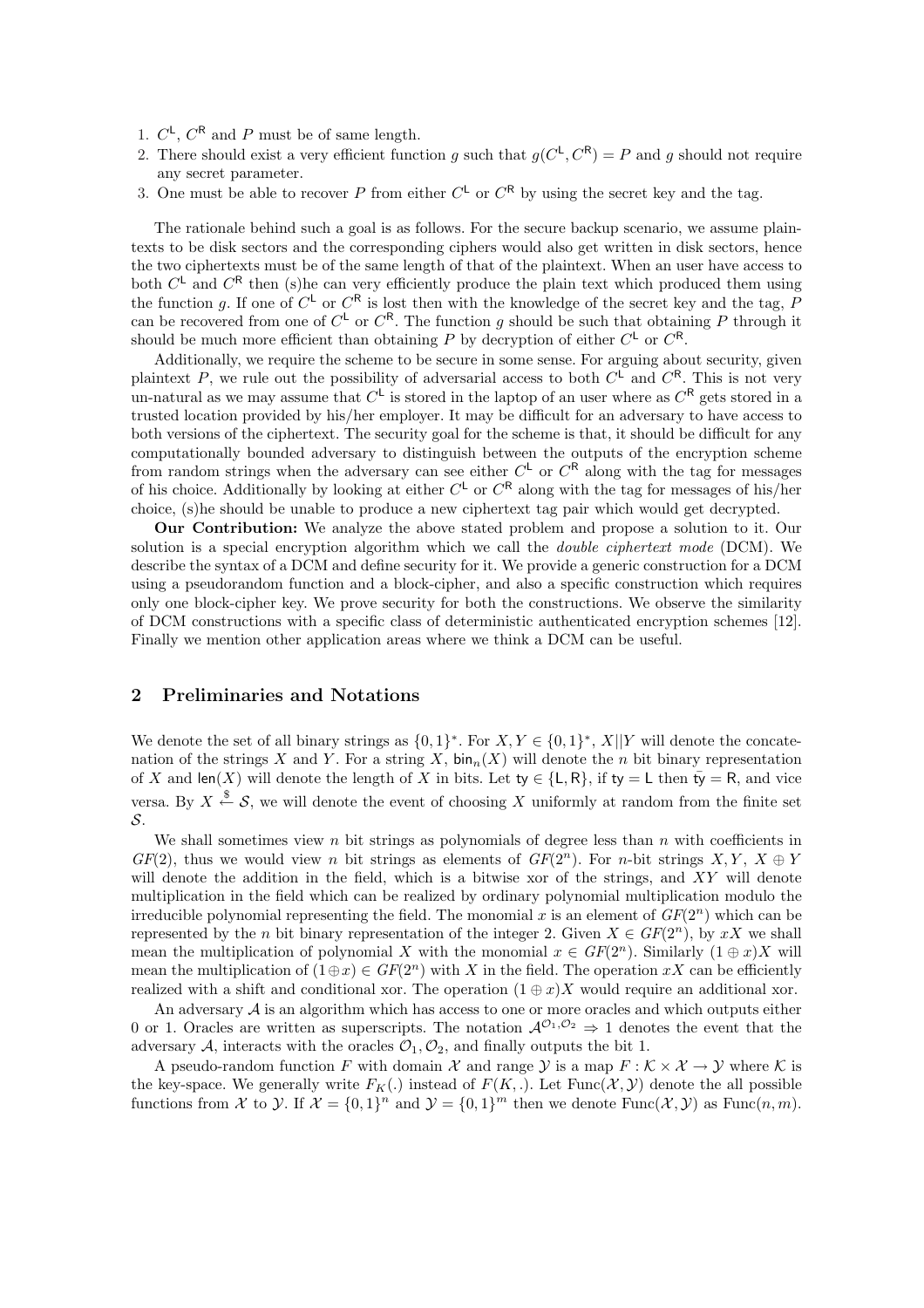The PRF advantage of an adversary A in distinguishing  $F(\ldots)$  from a random function is defined as

$$
\mathbf{Adv}_{F}^{\mathrm{prf}}(\mathcal{A}) = \Pr\left[K \xleftarrow{\$} \mathcal{K} : \mathcal{A}^{F(K,\cdot)} \Rightarrow 1\right] - \Pr\left[\rho \xleftarrow{\$} \mathrm{Func}(\mathcal{X}, \mathcal{Y}) : \mathcal{A}^{\rho(\cdot)} \Rightarrow 1\right]
$$

For pseudorandom functions another adversarial goal is useful which is known as forgery. For defining forgery for a pseudorandom function  $F : \mathcal{K} \times \mathcal{X} \to \mathcal{Y}$ , an adversary  $\mathcal{A}$  is given oracle access to  $F_K(.)$ , where  $K \stackrel{\$}{\leftarrow} \mathcal{K}$ . Suppose A makes q queries  $X_i$ ,  $1 \leq i \leq q$  to its oracle and gets back  $Y_i = F_K(X_i), 1 \leq i \leq q$ . At the end A attempts a forgery by producing a pair  $(\tilde{X}, t)$  such that A never obtained t as a response to any of his previous queries  $X_i$  ( $1 \le i \le q$ ). A is said to be successful if  $F_K(\tilde{X}) = t$ . It is well known that (for example see [15])

$$
\Pr[\mathcal{A}^{F_K(.)} \text{ forges}] \le \mathbf{Adv}_F^{\text{prf}}(\mathcal{A}) + \frac{1}{|\mathcal{Y}|}\tag{1}
$$

.

An *n*-bit block cipher is a function  $E : \mathcal{K} \times \{0,1\}^n \to \{0,1\}^n$ , where  $\mathcal{K} \neq \emptyset$  is the key space and for any  $K \in \mathcal{K}$ ,  $E(K,.)$  is a permutation. We write  $E_K(.)$  instead of  $E(K,.)$ . Let Perm $(n)$ denote the set of all permutations on  $\{0,1\}^n$ . For  $K \stackrel{\$}{\leftarrow} \mathcal{K}$ , we require  $E_K(.)$  to be a pseudorandom permutation. The advantage of an adversary  $A$  in breaking the pseudorandomness of  $E(.)$  is defined in the following manner.

$$
\mathbf{Adv}_{E}^{\text{prp}}(\mathcal{A}) = \Pr\left[K \stackrel{\$}{\leftarrow} \mathcal{K} : A^{E_K(\ )} \Rightarrow 1\right] - \Pr\left[\pi \stackrel{\$}{\leftarrow} \text{Perm}(n) : \mathcal{A}^{\pi(\ )} \Rightarrow 1\right].
$$

### 3 Our Proposal: Double Ciphertext Mode (DCM)

We fix m, n,  $\ell$  as positive integers. Let,  $\mathbb{M} = \{0, 1\}^{nm}$ ,  $\mathbb{C} = \{0, 1\}^{nm+\ell}$ ,  $\mathbb{T} = \{0, 1\}^n$  be the message space and cipher space and tweak space respectively. A double ciphertext mode (DCM) is a set of four algorithms  $(K, \mathcal{E}, \mathcal{D}, q)$ , where K is the key generation algorithm (we shall also denote the key space with  $\mathbb{K}$ ),  $\mathcal{E}$  the encryption algorithm,  $\mathcal{D}$  the decryption algorithm, and q a special function which we call the *recovery function*.

The encryption function  $\mathcal{E} : \mathbb{K} \times \mathbb{T} \times \mathbb{M} \times \{R, L\} \to \mathbb{C}$  takes in a key, a tweak, a message and type (which can be either R or L)to produce a cipher. For any given  $M \in \mathbb{M}$ ,  $K \in \mathbb{K}$ ,  $T \in \mathbb{T}$ , and ty  $\in \{\mathsf{R},\mathsf{L}\}$  we shall write  $\mathcal{E}(K,T,M,\mathsf{ty})$  as  $\mathcal{E}_K(T,M,\mathsf{ty})$  or sometimes as  $\mathcal{E}_K^{T,\mathsf{ty}}(M)$ . Any cipher  $\mathcal{C}$ produced by the encryption function from a message M can be parsed as  $C = C||\tau$ , where  $|C| = |M|$ and  $|\tau| = \ell$ . We define functions cipher and tag, such that given  $C = C||\tau \in \mathbb{C}$ , cipher $(\mathcal{C}) = C$  and  $\mathsf{tag}(\mathcal{C}) = \tau$ . Also, for any  $M \in \mathbb{M}$ ,  $K \in \mathbb{K}$ ,  $T \in \mathbb{T}$ ,  $\mathsf{tag}(\mathcal{E}_K^{T,\mathsf{L}}(M)) = \mathsf{tag}(\mathcal{E}_K^{T,\mathsf{R}}(M)).$ 

 $\mathcal{D}: \mathbb{K} \times \mathbb{T} \times \mathbb{C} \times \{R, L\} \to \mathbb{M} \cup \{\perp\}$  is the decryption algorithm,  $\mathcal{D}(K, T, \mathcal{C}, \mathsf{ty})$  is denoted as  $\mathcal{D}_K(T, \mathcal{C}, \mathsf{ty})$  or sometimes as  $\mathcal{D}_K^{T,\mathsf{ty}}(M)$ . And,

$$
\mathcal{D}_K(T, C, \mathsf{ty}) = M, \text{ if } C = \mathcal{E}_K(T, M, \mathsf{ty}),
$$
  
=  $\perp$ , otherwise.

The function g is a public function which does not use any key. Let  $\mathcal{C}^{\mathsf{L}} = \mathcal{E}_K(T, M, \mathsf{L})$  and  $\mathcal{C}^{\mathsf{R}}=\mathcal{E}_K(T,M,\mathsf{R}),$  then  $g(\mathsf{cipher}(\mathcal{C}^{\mathsf{L}}),\mathsf{cipher}(\mathcal{C}^{\mathsf{R}}))=M.$  The existence of this special recovery function g makes a DCM scheme different from other encryption schemes. This function g enables decryption of a ciphertext given the two versions of it (i.e., both the L and R versions) without the key. For a DCM to be practically useful, it is required that the recovery function  $g$  can be computed much more efficiently than the decryption function  $\mathcal{D}$ .

We define DCM with fixed values of m, n and  $\ell$ , where n can be seen as the block-length of the block-cipher. Thus, the message length is fixed to some multiple of  $n$  and the tweak length is always  $n.$  We define in this manner keeping in mind the specific application, where a more general definition is not required. But a DCM can be defined more generally where the message length, tweak length and tag length are not fixed.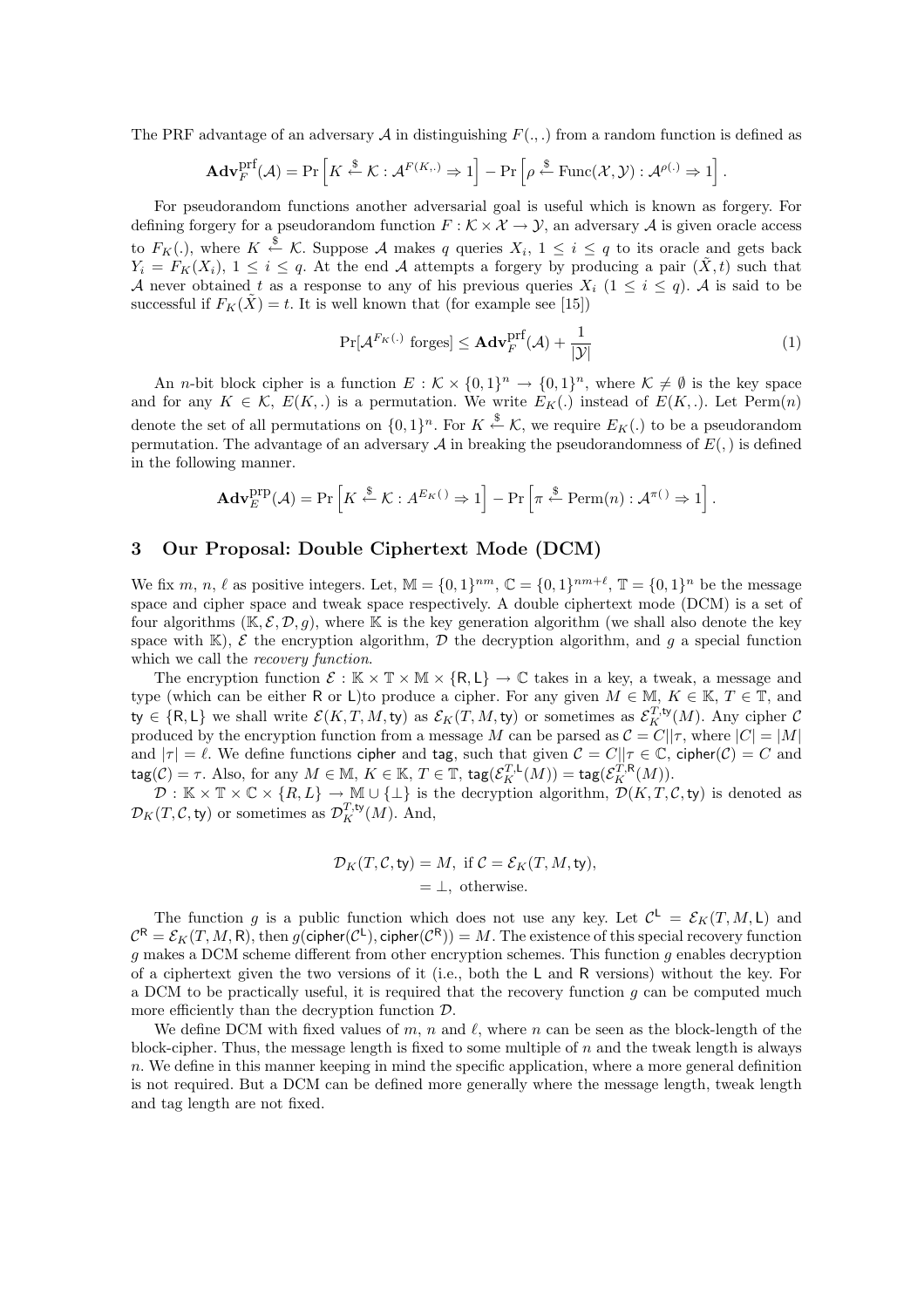### 4 Secure Backup Through DCM

The above syntax of a DCM has been constructed keeping in mind the specific need of a secure backup scheme. In what follows we try to describe how a DCM can be used for keeping secure backup using an example. This example is meant to be motivational, we do not try to detail technical concerns for a true implementation of a DCM.

A user (U) works with sensitive data in his office which he stores in his laptop. U cannot afford to lose the data or to reveal the data to an adversary. The employer of U has a server (S), where U can keep backups. Let us consider that U mirrors the disk of his laptop with that of the server S. The disk controllers of the laptop and the server are both are equipped with a DCM instantiated with the same keys. The type ty is set to  $L$  and  $R$  in the laptop and the server respectively, i.e., in the laptop the encryption algorithm  $\mathcal{E}_K(.,.,\mathsf{L})$  runs and in the server the encryption algorithm  $\mathcal{E}_K(.,.,\mathsf{R})$ runs. When a plaintext M is to be written in the sector with address T, then cipher( $\mathcal{E}_K(T, M, L)$ ) and cipher( $\mathcal{E}_K(T, M, R)$ ) gets written in the sector with address T of the laptop and the server respectively. The tag produced by the encryption algorithms in both the server and the laptop would be the same and one of it have to be stored. Without loss of generality we consider that in the server, the tag( $\mathcal{E}_K(T, M, R)$ ) is communicated to the operating system which stores it in another disk indexed with the address T. Note that the tag produced for the ciphertext stored in address T is not stored in the sector, but it is stored in a different location. The operating system maintains the tags with the related disk sector addresses through a software solution. Note, that the tags can be public as this is a part of the ciphertext and need not be stored securely.

Now let us discuss about decryption. In the normal scenario, when nothing unnatural has happened to the laptop of U, then to recover the contents of sector  $T$ , U requests a read from both the disks of his laptop and the server to get cipher( $\mathcal{E}_K(T, M, L)$ ) and cipher( $\mathcal{E}_K(T, M, R)$ ), and recovers  $M$  by the recovery function  $g$ . In an un-natural scenario when data in one of the disks is lost then U applies the decryption function on the disk sector along with the tag to get back the plaintext.

When a plaintext is recovered using the function  $g$  then the tag is not used, so the integrity of the message is not checked. But U can check for the integrity of the messages in the disk sectors at any point he want. He can schedule regular integrity checks similar to virus scans even if he believes that the scenario is normal. This implies that U need not trust the server in which his backup is being kept.

# 5 Security of DCM

We want to make DCM secure in two ways, in terms of privacy and authentication. Firstly, as stated earlier, we assume that an adversary attacking DCM should have access to only one of the versions of the ciphertext, i.e., either the L or the R version. We give the adversary the liberty to see one version (either L or R) of the ciphertext along with the tag for plaintexts of his choice and we say that the adversary breaks DCM in the sense of privacy if the adversary can distinguish between the obtained ciphertexts and random strings. This is the usual notion of privacy as applicable to symmetric key encryption schemes but here the adversary is restricted in the sense that it can only view one version of the ciphertext. The other form of security that we want is that of authentication, that is an adversary must not be able to modify ciphertexts such that the modified ones gets decrypted, i.e., it should be difficult for an adversary to create a new version of ciphertext and tag pair which will get decrypted even if he has seen ciphertexts tag pairs of plaintexts of his choice. We formalize these notions of security next.

Let  $\Psi = (\mathbb{K}, \mathcal{E}, \mathcal{D}, g)$  be a DCM scheme. Let A be an adversary attacking  $\Psi$ . The adversary has access to the oracle  $\mathcal{O}$ .  $\mathcal{O}$  can either be  $\mathcal{E}_K(\ldots, \ldots)$ , where K is generated uniformly at random from K or it can be  $\mathcal{S}(\ldots)$  which returns random strings of length equal to the length of the ciphertext. The adversary can query the oracle with a query of the form  $(T, M, ty)$ , where M, T denotes the message and tweak respectively and  $t$ y ∈ {L, R}, and thus get back the responses from the oracle. A has the following query restrictions: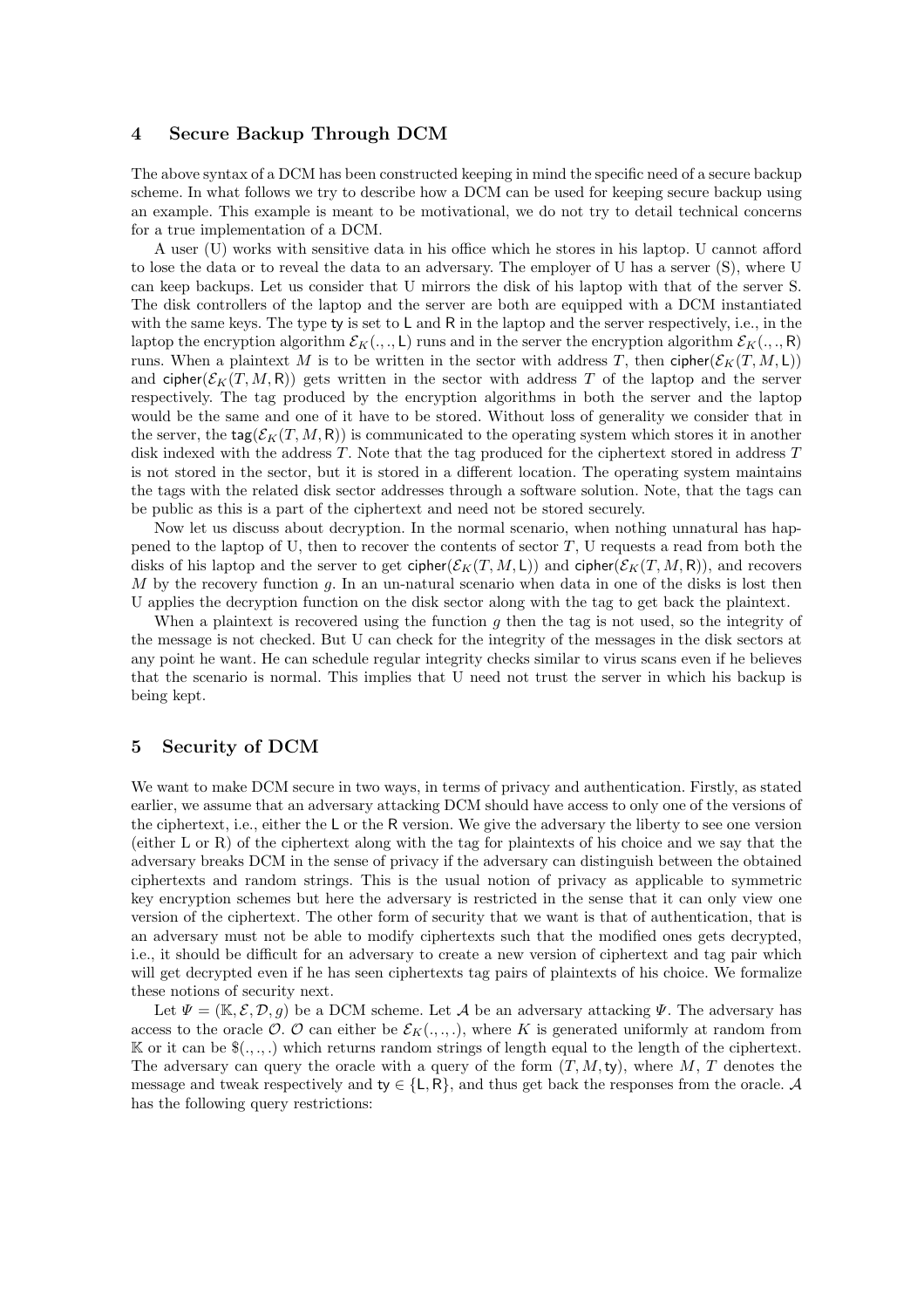- 1. A cannot query the encryption oracle with the same message and tweak on both values of ty, i.e.,  $A$  is not allowed to see both the L and R versions of the ciphertext, for the same message tweak pair.
- 2. The adversary does not repeat a query.

We define the privacy advantage of adversary  $A$  as follows:

$$
\mathbf{Adv}_{\Psi}^{\mathrm{dem-priv}}(\mathcal{A}) = \Pr\left[K \stackrel{\$}{\leftarrow} \mathbb{K} : \mathcal{A}^{\mathcal{E}_{K}(...,)} \Rightarrow 1\right] - \Pr\left[\mathcal{A}^{\$(...,)} \Rightarrow 1\right].
$$

To define the authentication advantage we consider that  $A$  is given access to the encryption oracle  $\mathcal{E}_K(\ldots)$  and queries it with plaintexts of his choice and obtains the corresponding ciphertexts. Finally, A outputs a forgery, which consists of a tweak, a ciphertext and a type  $(T, \mathcal{C}, \mathsf{ty})$ . A is said to be successful if  $\mathcal{D}_K(T, \mathcal{C}, \mathsf{ty}) \neq \bot$ . For querying the encryption oracle A follows the same restrictions as described above additionally  $A$  have the following restrictions:

- 1. A cannot output  $(T, \mathcal{C}, t\mathbf{y})$  as a forgery if he obtained C as a response for his query  $(T, X, t\mathbf{y})$  to the encryption oracle.
- 2. A cannot output  $(T, \mathcal{C}, \mathsf{tv})$  as a forgery if  $g(\mathsf{cipher}(\mathcal{C}), \mathsf{cipher}(\tilde{\mathcal{C}})) = X$  where  $\tilde{\mathcal{C}}$  was obtained as a response to his encryption query  $(T, X, \overline{t} \overline{y})$ .

Both restrictions are to rule out trivial wins. The second restriction is particularly interesting, note that if  $\hat{C}||\tau = \mathcal{E}_K(T, X, R)$  then it may be easy for an adversary to guess (or compute) C, where  $C||\tau = \mathcal{E}_K(T, X, L)$  without querying the encryption oracle, as g is a public function and  $g(C, \tilde{C}) = X$ . Thus A may trivially produce the forgery  $(T, C||\tau, L)$  knowing that  $\tilde{C}||\tau = \mathcal{E}_K(T, X, R)$ and  $g(C, \tilde{C}) = X$ .

The authentication advantage of the adversary  $A$  is defined as the probability that  $A$  does a successful forgery, in other words

$$
\mathbf{Adv}_{\Psi}^{\mathrm{dem-auth}}(\mathcal{A}) = \Pr[\mathcal{A}^{\mathcal{E}_{K}(\cdot,\cdot,\cdot)} \text{ forges } ]
$$

We consider  $\Psi$  to be secure, if both  $\mathbf{Adv}_{\Psi}^{\text{dcm-priv}}(\mathcal{A})$  and  $\mathbf{Adv}_{\Psi}^{\text{dcm-auth}}(\mathcal{A})$  are small for every computationally bounded adversary A.

### 6 DCMG: A generic construction of DCM

We construct an DCM scheme using two basic primitives a pseudo-random function and a blockcipher secure in the sense of a pseudo-random permutation. We call our construction as DCMG.

Let  $F:\mathcal{K}_1\times\{0,1\}^{mn+n}\to\{0,1\}^n$  be a pseudo-random function and  $E:\mathcal{K}_2\times\{0,1\}^n\to\{0,1\}^n$ be a blockcipher secure in the sense of a pseudo-random permutation. We construct a DCM scheme using F and E which we call as  $DCMG[F, E]$ . The message space of DCMG is  $\{0, 1\}^{mn}$  and the tweak space is  $\{0,1\}^n$ . We describe the encryption and decryption algorithms using DCMG in Fig. 1.

The algorithms in Fig. 1 are self explanatory. Using the pseudo-random function F a tag  $\tau$  is produced which acts as the initialization vector of a counter type mode of operation. The counter mode produces blocks of random strings, which are mixed with the plaintext. For producing ciphertexts of two different types the output of the counter mode are mixed in two different way. The specific way in which this mixing is done is to enable the existence of an efficient function  $g$ . In this case the function g is simple, we define g as  $g(X,Y) = X \oplus Y$ . Let  $C^{\mathsf{L}}||\tau = \mathcal{E}_{K_1,K_2}^{T,\mathsf{L}}(P_1,\ldots,P_m)$  and  $C^{R}||\tau = \mathcal{E}_{K_1,K_2}^{T,R}(P_1,\ldots,P_m)$ , It is easy to verify that  $C^L \oplus C^R = P_1||\ldots||P_m$ .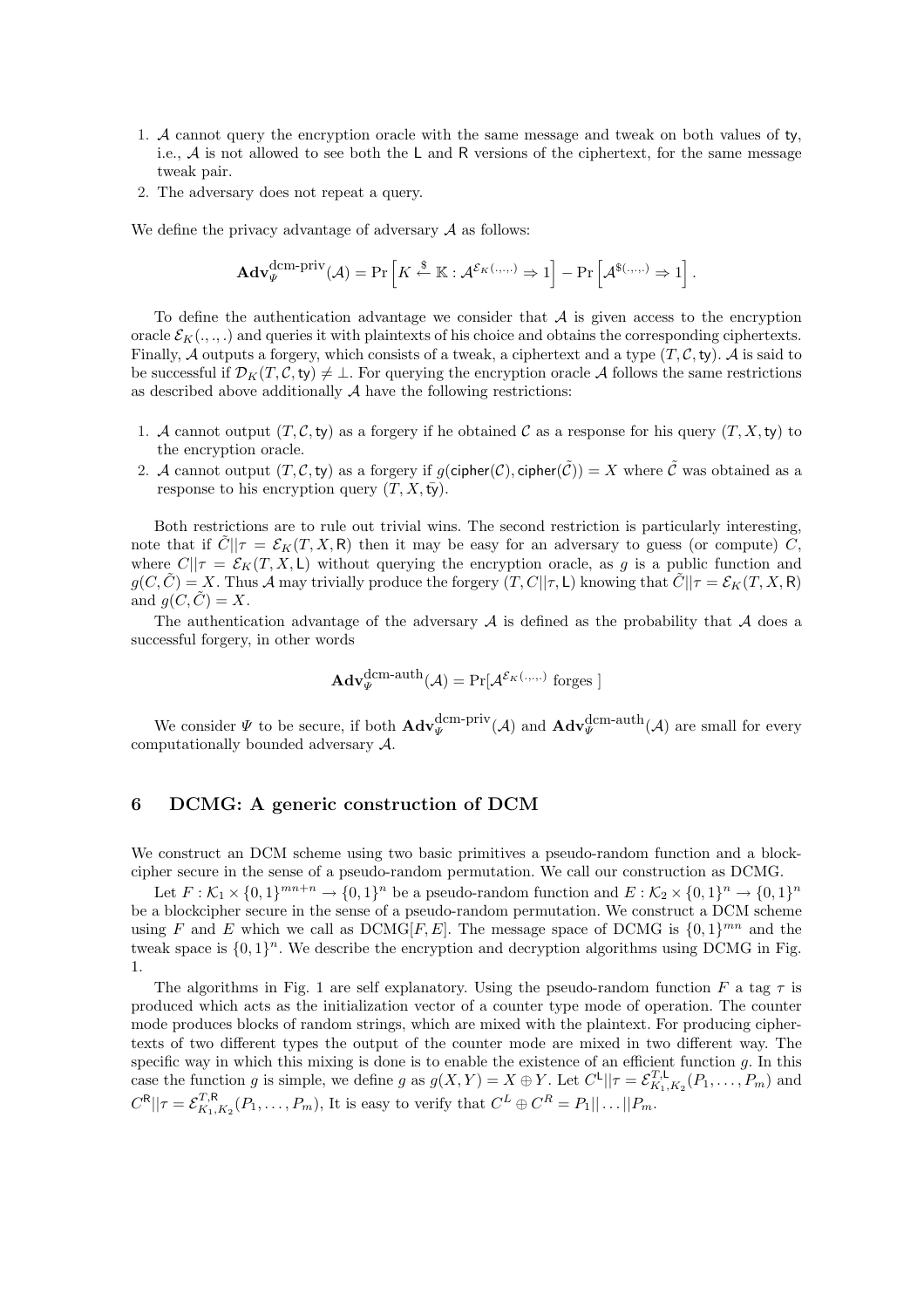Fig. 1. Encryption and decryption using  $DCMG[F, E]$ .  $K_1$  is the key for the PRF and  $K_2$  the block-cipher key.  $\text{len}(P_i) = \text{len}(C_i) = n, 1 \leq i \leq m$ .

|    |                                                           |    | Algorithm DCMG. $\mathcal{E}_{K_1,K_2}^{T,\mathsf{ty}}(P_1,\ldots,P_m)$ Algorithm DCMG. $\mathcal{D}_{K_1,K_2}^{T,\mathsf{ty}}(C_1,\ldots,C_m,\tau)$ |
|----|-----------------------------------------------------------|----|------------------------------------------------------------------------------------------------------------------------------------------------------|
|    | 1. $\tau \leftarrow F_{K_1}(P_1  P_2  \dots  P_m  T);$    |    | 1. for $j = 1$ to m;                                                                                                                                 |
|    | 2. for $j = 1$ to m;                                      |    | 2. $R_j \leftarrow E_{K_2}(\tau \oplus \text{bin}_n(j));$                                                                                            |
|    | 3. $R_j \leftarrow E_{K_2}(\tau \oplus \text{bin}_n(j));$ |    | $3.$ if ty = L                                                                                                                                       |
|    | 4. if $ty = L$                                            |    | 4. $P_j \leftarrow (C_j \oplus R_j)(1 \oplus x)^{-1}$<br>5. <b>else</b> $P_j \leftarrow (C_j \oplus R_i)x^{-1}$                                      |
|    | 5. $C_j \leftarrow R_j \oplus (1 \oplus x) P_j$           |    |                                                                                                                                                      |
|    | 6. else $C_i \leftarrow R_i \oplus xP_i$                  | 6. | endif                                                                                                                                                |
| 7. | endif                                                     | 7. | $\boldsymbol{\mathrm{end} \mathrm{ for}}$                                                                                                            |
| 8. | endfor                                                    |    | $ 8. \quad \tau' \leftarrow F_{K_1}(P_1  P_2  \dots  P_m  T);$                                                                                       |
|    | 9. return $(C_1  C_2    C_m  \tau);$                      |    | 9. if $\tau' = \tau$ return $(P_1, \ldots, P_m)$ else return $\bot$ ;                                                                                |
|    |                                                           |    |                                                                                                                                                      |

# 7 Characteristics of the construction

- 1. Efficiency: The construction requires a pseudo-random function (PRF) which can be replaced by a secure keyed message authentication code. Other than the call to the PRF, the scheme requires  $m$  block-cipher calls to encrypt a  $m$  block message. Decryption is costlier than encryption as decryption requires all the operations necessary for encryption plus a multiplication by  $x^{-1}$ or  $(1+x)^{-1}$  per block of message. Thus, in total decryption requires m block cipher calls and m finite field multiplications in addition to the call to the PRF. The inverses which are required to be computed for decryption can be pre-computed, thus explicit computation of inverses would not be required for decryption. Also note that the multiplications required can be performed quite efficiently using pre-computation as one of the operands is fixed, and this operand (either  $x^{-1}$  or  $(1 \oplus x)^{-1}$  does not contain any key related materials. As required, the function g can be computed much more efficiently than the decryption function, as for recovering a  $m$  block message with  $g$ , one needs to perform only  $m$  xors of  $n$  bit strings.
- 2. NUMBER OF KEYS: This generic construction requires more than one key, one for the blockcipher and another (or more) for the PRF depending on the number of keys required by the PRF. This requirement can be reduced, later in the paper we describe a particular construction which requires only one block-cipher key.
- 3. Message length restrictions: The construction only works for fixed length messages which are multiples of the block length of the block-cipher. We do not know any trivial way to remove this restriction from DCMG, as if there is a broken block (a block of length less than the block length of the block-cipher)then there could be a ciphertext expansion (see lines 5 and 6 of the encryption algorithm in Fig. 1). But this restriction is not severe keeping in mind the application, as it is assumed that the two ciphertexts produced would be disk sectors to be stored in two different disk volumes.
- 4. The tweak length: The construction is specified for fixed length tweaks, where the tweak length is the same as the block length of the underlying blockcipher. For the application of the disk sector encryption, the sector address is considered as the tweak which is likely to be of fixed length.

# 8 Security of DCMG

The following theorems suggests the security of DCMG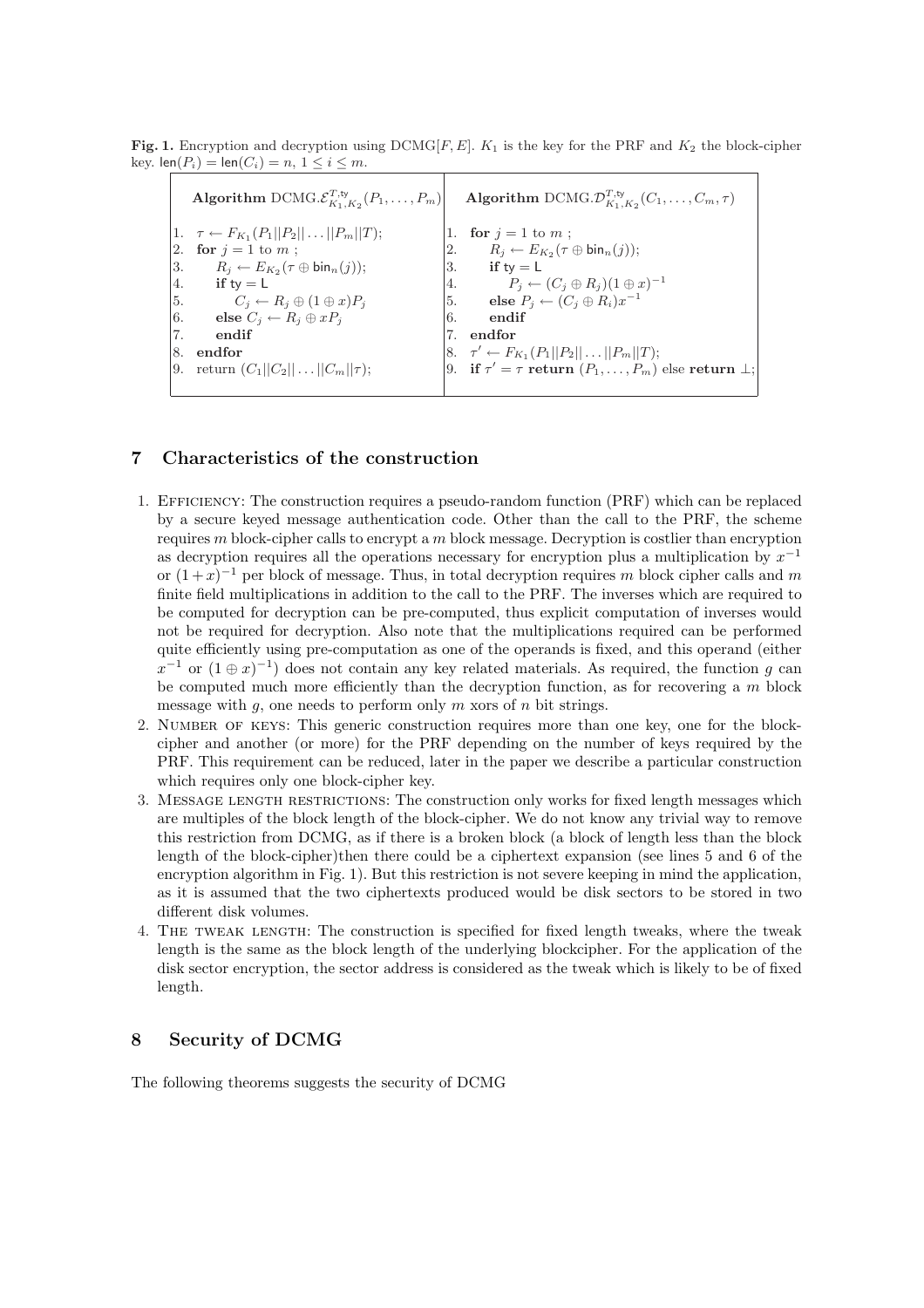**Theorem 1.** Let  $\Upsilon = \text{Func}(mn + n, n)$  and  $\Pi = \text{Perm}(n)$ . Let A be an adversary attacking  $DCMG[\Upsilon, \Pi]$  who asks q queries, then

$$
\mathbf{Adv}_{\mathrm{DCMG}[T,II]}^{\mathrm{dem-priv}}(\mathcal{A}) \le \frac{m^2q^2}{2^n} \tag{2}
$$

$$
\mathbf{Adv}_{\mathrm{DCMG}[T,II]}^{\mathrm{dem-auth}}(\mathcal{A}) \le \frac{1}{2^n} \tag{3}
$$

**Theorem 2.** Let  $F: \mathcal{K}_1 \times \{0,1\}^{mn+n} \to \{0,1\}^n$  be a PRF and  $E: \mathcal{K}_2 \times \{0,1\}^n \to \{0,1\}^n$  be a block-cipher secure in the PRP sense. Let  $A$  be an adversary attacking  $DCMG[F, E]$  who asks q queries, then their exists adversaries  $A'$  and  $A''$  such that

$$
\mathbf{Adv}_{\mathrm{DCMG}[F,E]}^{\mathrm{dem-priv}}(\mathcal{A}) \le \frac{m^2q^2}{2^n} + \mathbf{Adv}_F^{\mathrm{prf}}(\mathcal{A}') + \mathbf{Adv}_E^{\mathrm{prp}}(\mathcal{A}'') \tag{4}
$$

$$
\mathbf{Adv}_{\mathrm{DCMG}[F,E]}^{\mathrm{dem-auth}}(\mathcal{A}) \le \frac{1}{2^n} + \frac{m^2q^2}{2^n} + \mathbf{Adv}_F^{\mathrm{prf}}(\mathcal{A}') + \mathbf{Adv}_E^{\mathrm{prp}}(\mathcal{A}'') \tag{5}
$$

where A' and A'' asks  $O(q)$  queries and run for time  $t + O(q)$  where t is the running time of A.

Theorem 1 depicts the information theoretic bound where as Theorem 2 shows the complexity theoretic bound. Transition from Theorem 1 to 2 is quite standard and we shall not present it in this paper. We provide the full proof of Theorem 1 in Appendix A. But here we shall provide some motivation regarding why Theorem 1 is true.

In the construction which is being referred to in Theorem 1 the pseudorandom function  $F$  is replaced by a function  $\rho$  chosen uniformly at random from  $\Upsilon = \text{Func}(mn+n, n)$  and the blockcipher E is replaced by a permutation  $\pi$  chosen uniformly at random from  $\Pi = \text{Perm}(n)$ . To prove the privacy bound note that the inputs to the function  $\rho$  would be all new, as the adversary is not allowed to repeat a query. Also, as  $\rho$  is a random function so the tag (which is the output of  $\rho$ ) would be random. The only way the adversary can distinguish the output of  $DCMG[\gamma, \Pi]$  from random strings if there is a collision in the domain or the range sets of the permutation  $\pi$ , the probability of this collision in  $m^2q^2/2^n$ , which suggests the bound in eq. (2). For proving authenticity we give access of the random permutation  $\pi$  to the adversary, as this permutation  $\pi$  is independent of the random function  $\rho$  the adversary have no added advantage of forgery. With access to  $\pi$  the adversary will know what would be the input to the random function  $\rho$  for the forgery he produces. Given his query restrictions, the probability that we can produce a successful forgery would be less than  $1/2^n$ (for details see the full proof in Appendix A).

# 9 Similarity with Deterministic Authenticated Encryption

Deterministic authenticated encryption (DAE) schemes are deterministic encryption schemes which provides security both in terms of privacy and authentication. These schemes were first proposed by Rogaway and Shrimpton [12], where the authors described the syntax of the DAE along with the security requirements and a generic construction which they called as the Synthetic Initialization Vector (SIV) mode. The SIV mode construction uses a secure IV based privacy only encryption mode like the counter mode or the CBC mode along with a special type of pseudorandom function which takes as input a vector of binary strings. Let  $\{0,1\}^{**}$  denote the space for all vectors of binary strings, and if X and Y are vectors such that  $X = (X_1, \ldots, X_m)$  and  $Y = (Y_1, \ldots, Y_{m'}),$ then  $[[X, Y]] = (X_1, \ldots, X_m, Y_1, \ldots, Y_{m'})$ . The SIV mode SIV[F, Priv] is constructed using a pseudorandom function  $\mathbf{F}:\mathcal{K}_1\times\{0,1\}^{**}\to\{0,1\}^n$  and a privacy only encryption scheme Priv =  $(\mathcal{K}_2,\mathbf{E},\mathbf{D})$ where  $\mathcal{K}_2$  is the key space,  $\mathbf{E}: \mathcal{K}_2 \times \{0,1\}^n \times \{0,1\}^* \to \{0,1\}^*$  is the encryption algorithm and  $\mathbf{D}: \mathcal{K}_2 \times \{0,1\}^n \times \{0,1\}^* \to \{0,1\}^*$  is the decryption algorithm. For an initialization vector IV, and key K the encryption and decryption algorithms are written as  $E_K^{IV}(.)$  and  $D_K^{IV}(.)$  respectively. The  $S[V]$ , Priv construction is shown in Fig. 2.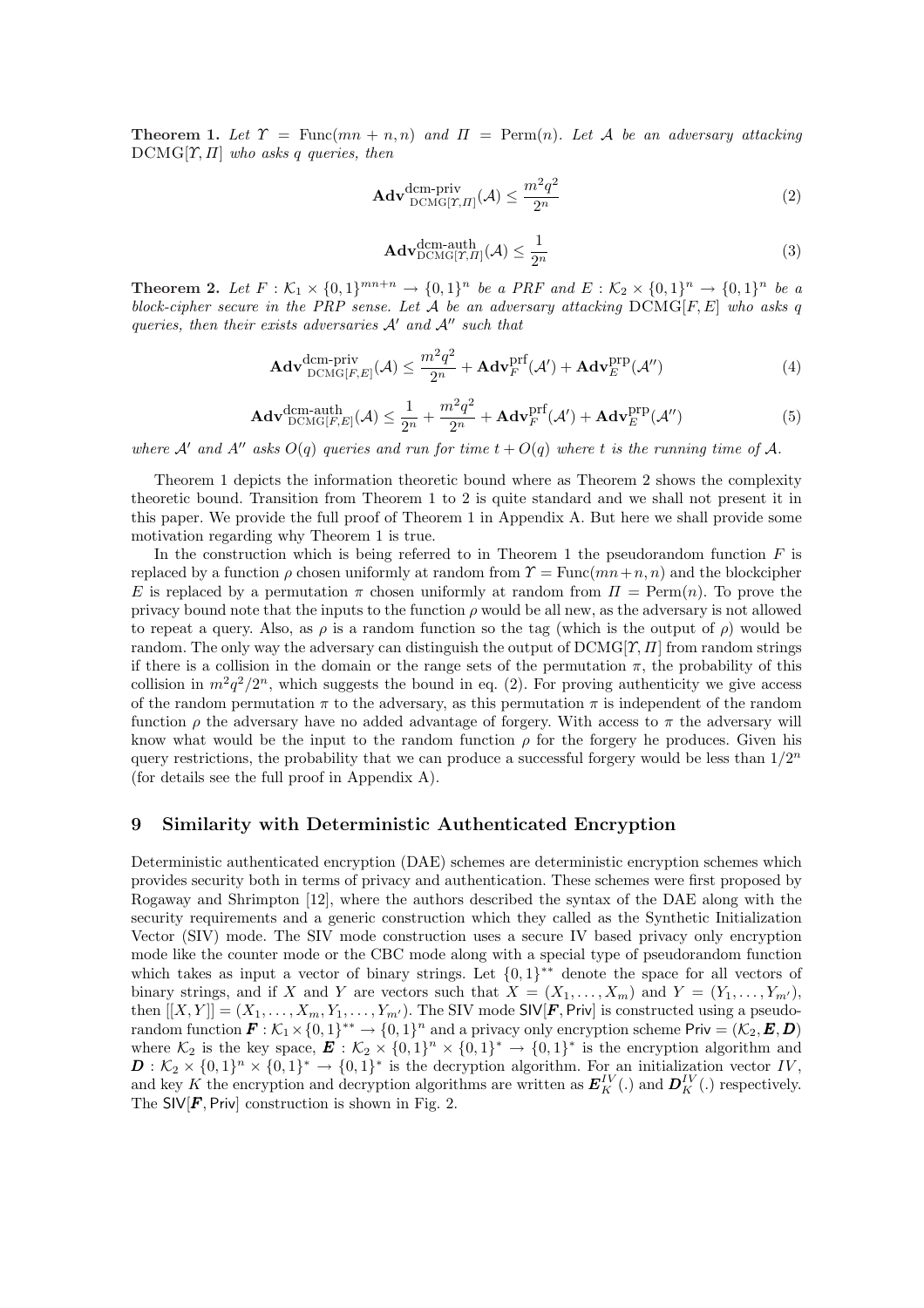Fig. 2. Encryption and decryption using  $SIV[F, Priv]$ .  $K_1$  is the key for the PRF and  $K_2$  the key for the privacy only encryption scheme **E**. The header  $T$  is a vector of binary strings.

| <b>Algorithm SIV.</b> Encrypt <sub><math>K_1, K_2(P)</math></sub>                                                                            | <b>Algorithm SIV.</b> Decrypt <sub>K<sub>1,K2</sub></sub> $(C, \tau)$                                                                |
|----------------------------------------------------------------------------------------------------------------------------------------------|--------------------------------------------------------------------------------------------------------------------------------------|
| $[1. \quad \tau \leftarrow \bm{F}_{K_1}([[P, T]]);$<br> 2. $C \leftarrow \boldsymbol{E}_{K_2}^{\tau}(P);$<br>3. return $\overline{C}  \tau;$ | 1. $P = \mathbf{D}_{K_2}^{\tau}(C);$<br>2. $\tau' = \mathbf{F}_{K_1}([[P,T]]);$<br>4. if $\tau' = \tau$ return P else return $\bot;$ |

One can note the similarity between the generic construction of a DCM with that of the SIV scheme. A SIV scheme which uses the counter-mode for the secure privacy only scheme can be suitably re-worked to make a DCM following the construction in Section 6. The stream of random bits which would be generated by the counter mode needs to be xor-ed with the plaintext in two different ways to get the two different versions of the ciphertext. But in the generic DAE scheme as described in [12] any privacy only scheme can be used and also have the provision of vector headers (headers are equivalent to the tweak), so we do not use the syntax of a DAE to define DCM, but we just note the similarity.

The security of DAE as described in [12] is also similar to that of a DCM, but a DAE adversary does not query a type to its oracle, as there is no such possibility in case of a DAE. In [12] a combined advantage for both security and authentication was proposed, which is elegant, but we feel that the proofs are still simpler if the privacy and authenticity advantages are stated separately, so we define the privacy and authentication advantages separately.

# 10 Constructing a DCM Using BRW Polynomials

Here we provide a particular construction of a DCM, where we design the pseudorandom function using a special type of polynomials called the BRW polynomials. Also our construction requires only one blockcipher key. We call the construction as DCM-BRW.

#### 10.1 Bernstein-Rabin-Winograd Polynomials

In [1], Bernstein builds upon a previous work by Rabin and Winnograd [11] to define a sequence of special type of polynomials which are called as the BRW polynomials in [14]. We define BRW polynomials over  $GF(2^n)$  as that is what would be useful for us. Let  $X_1, X_2, \ldots, X_m \in GF(2^n)$ , and also let  $h \in GF(2^n)$  then BRW polynomials are defined as follows

 $-$  BRW<sub>h</sub>() = 0

- $-$  BRW<sub>h</sub> $(X_1) = X_1$
- $-$  BRW<sub>h</sub> $(X_1, X_2) = X_1 h \oplus X_2$
- $-$  BRW<sub>h</sub> $(X_1, X_2, X_3) = (h \oplus X_1)(h^2 \oplus X_2) \oplus X_3$
- $-$  BRW<sub>h</sub>( $X_1, X_2, ..., X_m$ ) = BRW<sub>h</sub>( $X_1, ..., X_{t-1}$ )( $h^t \oplus X_t$ )⊕BRW<sub>h</sub>( $X_{t+1}, ..., X_m$ ), if  $t \in \{4, 8, 16, 32, ...$ } and  $t \leq m < 2t$ .

Next we state some of the important and useful properties of BRW polynomials without proof. The interested reader is refered to [1, 11, 14]

Property 1. If  $m \geq 3$  and  $t \leq m < 2t-1$  then BRW<sub>h</sub> $(X_1, \ldots, X_m)$  is a monic polynomial of degree  $2t - 1$ .

*Property 2.* For  $m \geq 2$ , BRW<sub>h</sub> $(X_1, \ldots, X_m)$  can be computed using  $|m/2|$  multiplications and lg m squarings.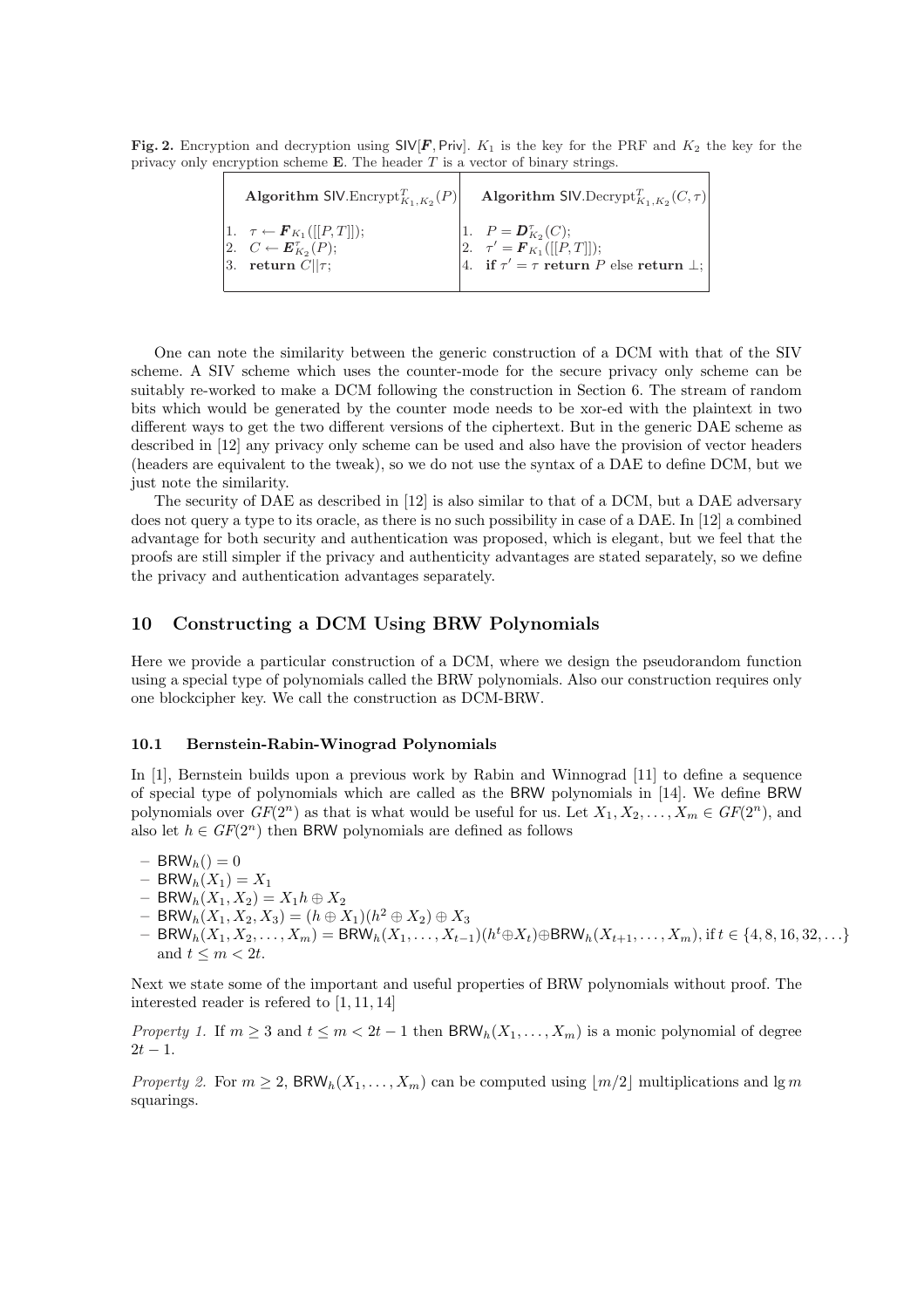Property 3. Let  $X = (X_1, X_2, ..., X_m), X' = (X'_1, X'_2, ..., X'_m) \in [GF(2^n)]^m$  such that  $X \neq X'$ . Let  $Y = BRW_h(X_1, X_2, \ldots, X_m)$  and  $Y' = BRW_h(X'_1, X'_2, \ldots, X'_m)$ . Then for every fixed  $a \in GF(2^n)$ 

$$
\Pr[Y \oplus Y' = a] = \frac{(2m - 1)}{2^n}
$$

The probability is taken over the random choice of h.

For the construction that we present next property 2 would be important to see the efficiency of out construction and property 3 would be important to prove the security of the construction.

### 10.2 The Construction

The generic construction DCMG that we proposed in Section 6 uses a pseudorandom function along with a block-cipher in a counter type mode of operation. In the specific construction DCM-BRW we replace the general pseudorandom function with a specific pseudorandom function which uses a BRW polynomial. The encryption and decryption algorithms using DCM-BRW are shown in Fig. 3. The construction requires two keys, a key h for the BRW polynomial and a key  $K$  for the blockcipher. Other than the keys the encryption algorithm takes in the plaintext, the tweak and the type and returns a ciphertext and the decryption algorithm takes in the ciphertext, tweak and type and returns the plaintext. The details of the working of the algorithm are self explanatory as depicted in Fig. 3. For this construction it is required that the irreducible polynomial representing the field  $GF(2^n)$  is primitive.

|  |  | Fig. 3. Encryption and decryption using DCM-BRW. |
|--|--|--------------------------------------------------|
|  |  |                                                  |

|     | Algorithm DCM-BRW. $\mathcal{E}_{h,K}^{T,\text{ty}}(P_1,\ldots,P_m)$   |    | Algorithm DCM-BRW. $\mathcal{D}_{h\ K}^{T,\text{ty}}(C_1,\ldots,C_m,\tau)$ |
|-----|------------------------------------------------------------------------|----|----------------------------------------------------------------------------|
|     | 1. $\alpha = E_K(0); \beta = E_K(1);$                                  |    | 1. $\alpha = E_K(0); \beta \leftarrow E_K(1);$                             |
|     | $ 2. \quad \gamma \leftarrow h \cdot BRW_h(P_1  P_2   \dots   P_m  T)$ |    | 2. for $i = 1$ to m,                                                       |
|     | $ 3. \quad \tau \leftarrow E_K(\gamma \oplus \alpha);$                 |    | 3. $R_i \leftarrow E_K(\tau \oplus x^j \beta);$                            |
|     | 4. for $j = 1$ to m                                                    | 4. | if ty $= L$                                                                |
|     | $\left 5. \quad R_j \leftarrow E_K(\tau \oplus x^j \beta)\right $      |    | $[5. \t P_i \leftarrow (C_j \oplus R_j)(1 \oplus x)^{-1}$                  |
|     | 6. if $ty = L$                                                         |    | 6. else $P_i \leftarrow (C_i \oplus R_i)x^{-1}$                            |
|     | 7. $C_j \leftarrow R_j \oplus (1 \oplus x) P_j$                        | 7. | endif                                                                      |
|     | 8. else $C_j \leftarrow R_j \oplus x P_j$                              |    | 8. endfor                                                                  |
| 19. | endif                                                                  |    | 9. $\gamma \leftarrow h \cdot \text{BRW}_h(P_1  P_2   \dots   P_m  T);$    |
|     | $ 10.$ endfor                                                          |    | 10. $\tau' \leftarrow E_K(\gamma \oplus \alpha)$                           |
|     | 11. return $(C_1  C_2    C_m  \tau)$                                   |    | 11. if $\tau' = \tau$ return $(P_1, \ldots, P_m)$ else return $\perp$ ;    |
|     |                                                                        |    |                                                                            |

From property 2 of the BRW polynomials one can infer that to encrypt m block of messages DCM-BRW requires  $\lfloor \frac{m+1}{2} \rfloor + 1$  multiplications and  $\lg(m + 1)$  squarings. Computing squares in binary fields are much more efficient than multiplication. In addition it requires  $(m+3)$  block-cipher calls. Out of these  $(m+3)$  block-cipher calls two can be pre-computed, but this would amount to the requirement of storage of key related materials which is not recommended. The construction requires two keys, h the key for the BRW polynomial and  $K$  the block-cipher key. Requirement of a single block-cipher key is what is important, as for multiple block-cipher keys one needs to have different key schedules which may make an implementation inefficient when implemented in hardware. One can probably generate the key h using the block-cipher key and still obtain a secure construction, but this would generally mean one more block-cipher call or a storage of key related material which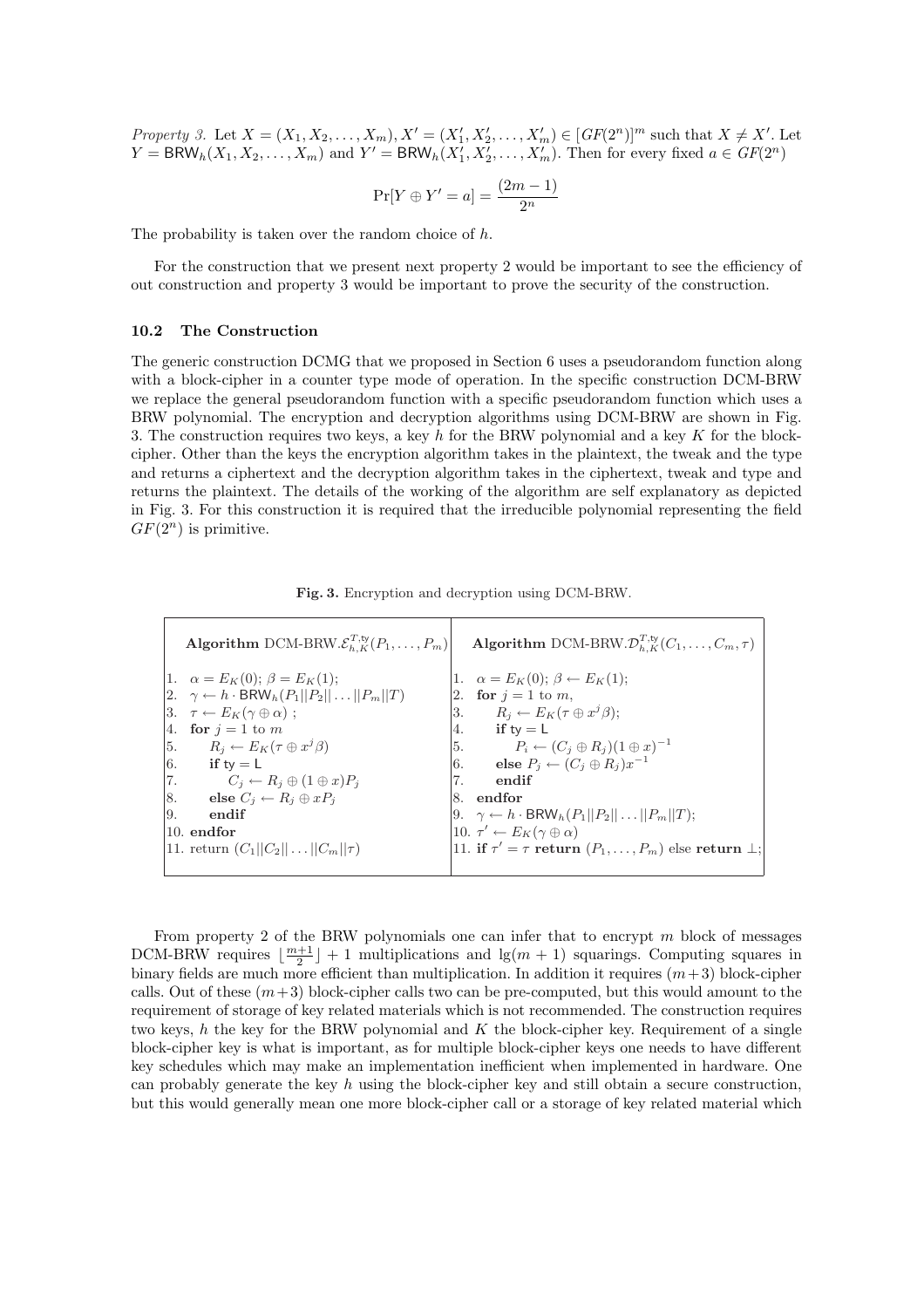is same as storage of an extra key. Also having a different key for the polynomial provides more flexibility during changing of keys. So, we decided to keep the block-cipher key independent of the key for the BRW polynomial.

The constructions requires two passes over the data, one for computing the tag  $\tau$  and other for generating the ciphertext. The ciphertext is generated using a counter type mode of operation which can be parallelized, also  $\alpha$  and  $\beta$  can be computed in parallel with the BRW polynomial. Thus the construction offers flexibility for efficient pipelined implementation. Also, for an efficient hardware implementation the only non-trivial blocks that are needed to be implemented are a finite field multiplier and a encryption only block-cipher. So, it is expected that a hardware implementation will have a small footprint.

### 10.3 Comparisons

To our knowledge we do not know of any other existing cryptographic scheme which provides the same functionality that is provided by a DCM. As mentioned before one can use a tweakable enciphering scheme to do secure backup, by writing the cipher in two different locations. Also, a certain class of DAE schemes can be used for constructing a DCM as mentioned in section 9. Hence, we compare the efficiency of DAE-BRW with existing tweakable enciphering schemes (TES) and DAE constructions. As DCM is completely a different primitive compared to either a TES or a DAE so these comparisons should be interpreted carefully, in particular we want to make explicit the following points before we present the real comparisons:

- 1. Any DCM scheme is not meant to be a competitor for any existing TES. The security guarantees that a TES provides are completely different from that of DCM. A TES is tag-less, but one needs to store a tag for any DCM scheme which amounts to extra storage. Moreover, the property of key-less recovery using the function q cannot be provided by a TES. Thus the comparison only point out the case of efficiency, but the difference in functionality and security guarantees should be considered while interpreting the efficiency comparisons.
- 2. Similarly, a DAE scheme which was proposed as a solution for the key-wrap problem [12] does not provide the security or functionality of a DCM. But as mentioned in section 9, a certain class of DAE schemes can be modified to obtain a DCM. Also the DCM-BRW can be modified to make it a DAE, the only modification required would be to output  $R_i \oplus P_i$  (refer to the encryption algorithm in Fig. 3) instead of mixing  $R_j$  in two different ways with the plaintext to obtain two ciphertext. With this modification DCM-BRW would be converted into a secure DAE scheme which works on single block headers. But this is not the point that we are trying to focus here. The comparisons with DAE are meant to show that how efficient DCM-BRW would be compared to other possible constructions of DCM which can be easily derived by modifying existing DAE constructions. The efficiency in our construction compared to other DAE constructions comes from the use of BRW polynomials which require less multiplications.

Comparison with Tweakable Enciphering Schemes: Tweakable enciphering schemes which has been proposed as a solution to the low level disk encryption problem can be classified into three basic categories according to the way they are constructed. They are hash-ECB-hash, hash-counterhash and encrypt-mask-encrypt types. For the first two types ( for example TET, HCTR, HCH, XCB etc.) one uses two layers of polynomial hashes with an ECB or a counter mode and the last type (example CMC, EME) uses two encryption layers. To encrypt/decrypt a message/cipher of m blocks the first two types roughly require m block-cipher calls along with  $2m$  multiplications. In [14] some new constructions of hash ECB hash type and hash counter hash type were proposed which uses a BRW polynomial to compute the hash, for these constructions about  $m$  multiplications are required. The encrypt-mask-encrypt type algorithms like EME [7] and CMC [6] require about  $2m$ block cipher calls and no multiplication. In Table 1 we compare the number of operations required for tweakable enciphering schemes for fixed length messages which uses  $n$  bit tweaks with the number of operations required for DCM-BRW.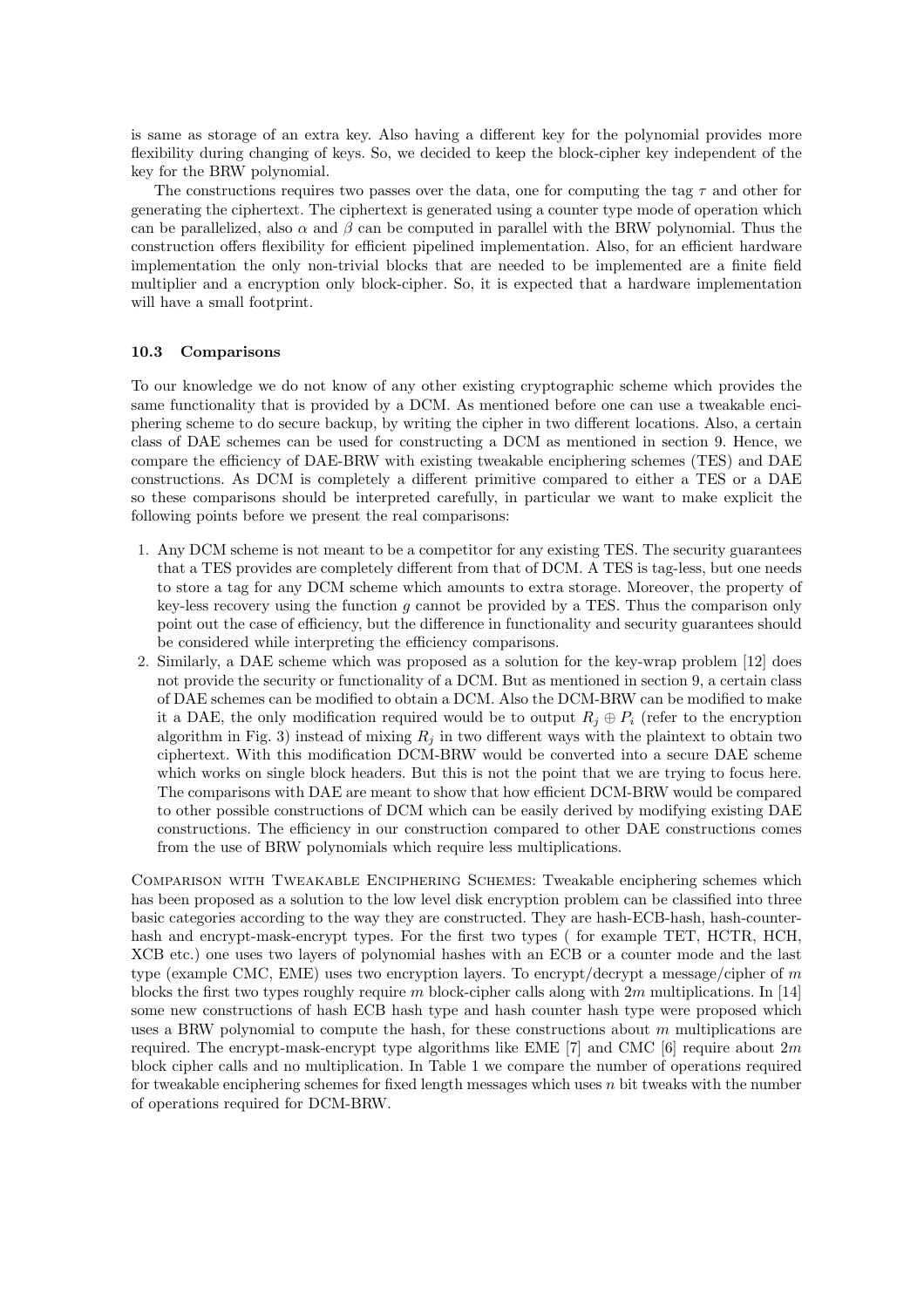Table 1. Comparison of DCM-BRW with tweakable enciphering schemes for fixed length messages which uses n bit tweak. [BC]: Number of block-cipher calls; [M]: Number of multiplications, [BCK]: Number of blockcipher keys, [OK]: Other keys, including hash keys.

| Mode                          | [BC]   | ſМ                 | $[BCK]$ $[OK]$ |                |
|-------------------------------|--------|--------------------|----------------|----------------|
| $CMC$ [6]                     | $2m+1$ |                    |                |                |
| $EME$ [7]                     | $2m+1$ |                    | 1              |                |
| $XCB$ [10]                    | $m+1$  | $2(m+3)$           | 3              | $\overline{2}$ |
| $\overline{\text{HCTR}}$ [16] | m      | $(2m + 1)$         | 1              | 1              |
| $HCHfp$ [3]                   | $m+2$  | $2(m-1)$           | 1              | 1              |
| TET <sup>[5]</sup>            | $m+1$  | 2m                 | $\overline{2}$ | 3              |
| Constructions                 |        |                    |                |                |
| in $[14]$ using               | $m+1$  | $2(m-1)$           | 1              |                |
| normal polynomials            |        |                    |                |                |
| Constructions                 |        |                    |                |                |
| in $[14]$ using               |        | $m+1 2+2 (m-1)/2 $ | 1              |                |
| BRW polynomials               |        |                    |                |                |
| DCM-BRW                       |        | $m+3 1+ (m+1)/2 $  |                |                |
|                               |        |                    |                |                |

From Table 1 we can see that encrypting with DCM-BRW would be much more efficient than encrypting by any of the existing tweakable enciphering schemes. But, it is to be noted that the security guarantee that a tweakable enciphering scheme provides is very different from that provided by a DCM, hence this comparison needs to be appropriately interpreted.

Comparison with Deterministic Authenticated Encryption Schemes: As mentioned in Section 9, deterministic authenticated encryption (DAE) schemes which uses counter mode of operation can be easily converted into a DCM scheme by only using additional xor operations. There are three DAE schemes reported till date. The SIV mode [12] uses CMAC along with the counter mode, and [8, 9] uses a variant of a polynomial hash with a counter mode. All these schemes can be reworked to construct a DCM. But as evident from Table 2 DCM-BRW would be much more efficient than any of them. For the DAE schemes the operation counts shown in Table 2 are based on only one block of tweak.

Table 2. Comparison between DCM-BRW and DAE schemes for encrypting m blocks of messages. In the DAE schemes the operation counts are based on only one block of tweak. [BC]: Number of block-cipher calls; [M]: Number of multiplications, [BCK]: Number of blockcipher keys, [OK]: Other keys, including hash keys.

| $\vert$ Mode                               | [BC]     | [M]                                                                                        | [BCK] [OK] |  |
|--------------------------------------------|----------|--------------------------------------------------------------------------------------------|------------|--|
| $\parallel$ SIV $\parallel$ 12 $\parallel$ | $ 2m+3 $ |                                                                                            |            |  |
| $HBS$ [9]                                  | $m+2$    | $m+3$                                                                                      |            |  |
| $BTM$ [8]                                  | $m+3$    | m                                                                                          |            |  |
|                                            |          | $\left  \overline{\text{DCM-BRW}} \right  m + 3 \left  1 + \left  (m+1)/2 \right  \right $ |            |  |

# 11 Security of DCM-BRW

The following theorem specifies the security of DCM-BRW.

**Theorem 3.** Let  $\Pi$  = Perm(n). Let A be an adversary attacking DCM-BRW[ $\Pi$ ] who asks q queries, then

$$
\mathbf{Adv}_{\mathrm{DCM-BRW}[H]}^{\mathrm{dem-priv}}(\mathcal{A}) \le \frac{14m^2q^2}{2^n} \tag{6}
$$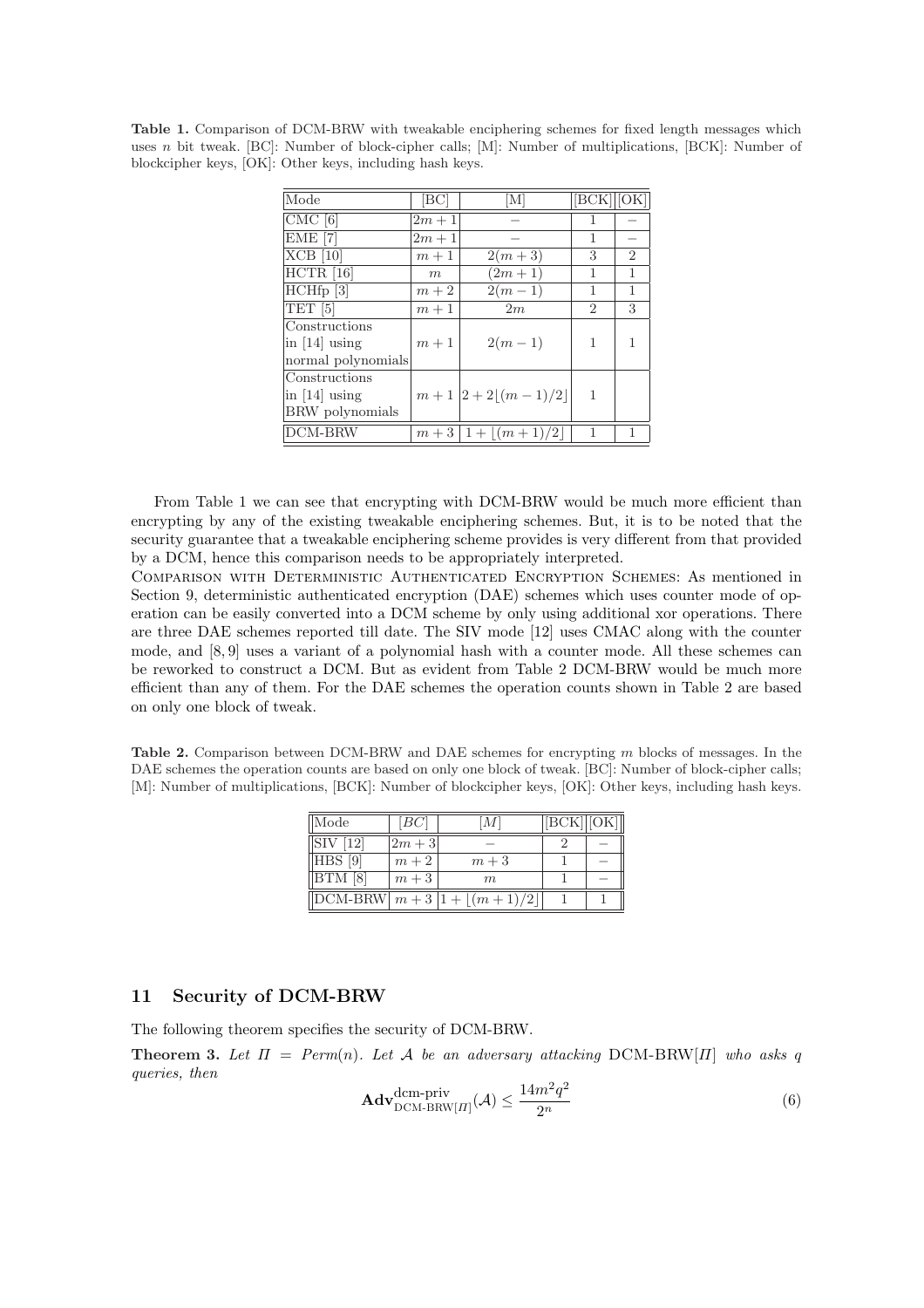$$
\mathbf{Adv}_{\mathrm{DCM-BRW}[II]}^{\mathrm{dem-auth}}(\mathcal{A}) \le \frac{1}{2^n} + \frac{18m^2q^2}{2^n} \tag{7}
$$

**Theorem 4.** Let  $E: K \times \{0,1\}^n \rightarrow \{0,1\}^n$  be a block-cipher secure in the PRP sense. Let A be an adversary attacking  $DCM$ - $BRW[E]$  who asks q queries, then their exists an adversary  $A'$  such that

$$
\mathbf{Adv}_{\mathrm{DCM-BRW}[H]}^{\mathrm{dem-priv}}(\mathcal{A}) \le \frac{14m^2q^2}{2^n} + \mathbf{Adv}_{E}^{\mathrm{prp}}(\mathcal{A}')
$$
(8)

$$
\mathbf{Adv}_{\mathrm{DCM-BRW}[E]}^{\mathrm{dem-auth}}(\mathcal{A}) \le 2\mathbf{Adv}_{E}^{\mathrm{prp}}(\mathcal{A}') + \frac{1}{2^n} + \frac{18m^2q^2}{2^n}
$$
(9)

where A' asks  $O(q)$  queries and run for time  $t + O(q)$  where t is the running time of A.

Transition from Theorem 3 to Theorem 4 is quite standard, we provide the proof of Theorem 3 in Appendix B. The proof uses the standard game playing technique as used in [3, 6, 7], particularly it resembles the proof presented in [9].

### 12 Another Possible Use of a DCM: Secret Sharing with Authority

Here we describe a different scenario other than secure backup where DCM can be useful. Consider that the military general (A) wants to share a secret with his subordinate (B) who is to join the battalion in the field. A should be able to recover the secret without the consent of B but B should not be able to recover the secret without the consent of A. One of the solutions to this may be that A encrypts the secret and gives it to B and reveals the key to B when A feels that B needs to know the secret. But this involves revealing a key, which can have important consequences when A and B are geographically separated. We propose a solution through a secure DCM as follows. For a secret M, A computes the encryption of M using both the types  $ty = R$  and  $ty = L$  and gives one of the cipher without the tag to  $B$ . A can decrypt the secret using his key and tag at any time (s)he desires and when (s)he wants B to know the secret then (s)he reveals his/her cipher to B and thus B can recover the secret using the recovery function g.

# 13 Conclusion

We studied a new type of cryptographic scheme called the Double Ciphertext Mode. We gave a generic construction and a particular construction using BRW polynomials. We also explored some applications where this mode can be useful. We identify some interesting problems which we plan to investigate in the context of DCM in future:

- 1. Our construction does not work for messages whose lengths are not multiples of the block length of the block-cipher, a construction which overcomes this restriction may be interesting.
- 2. A generalization of the DCM scheme into a multiple ciphertext mode where more than two ciphertexts are produced may be interesting.

### References

- 1. Daniel J. Bernstein. Polynomial evaluation and message authentication, 2007. http://cr.yp.to/papers.html#pema.
- 2. Debrup Chakraborty and Palash Sarkar. A New Mode of Encryption Providing a Tweakable Strong Pseudo-random Permutation. In Matthew J. B. Robshaw, editor, Fast Software Encryption 2006, volume 4047 of Lecture Notes in Computer Science, pages 293–309. Springer, 2006.
- 3. Debrup Chakraborty and Palash Sarkar. HCH: A new tweakable enciphering scheme using the hashcounter-hash approach. IEEE Transactions on Information Theory, 54(4):1683–1699, 2008.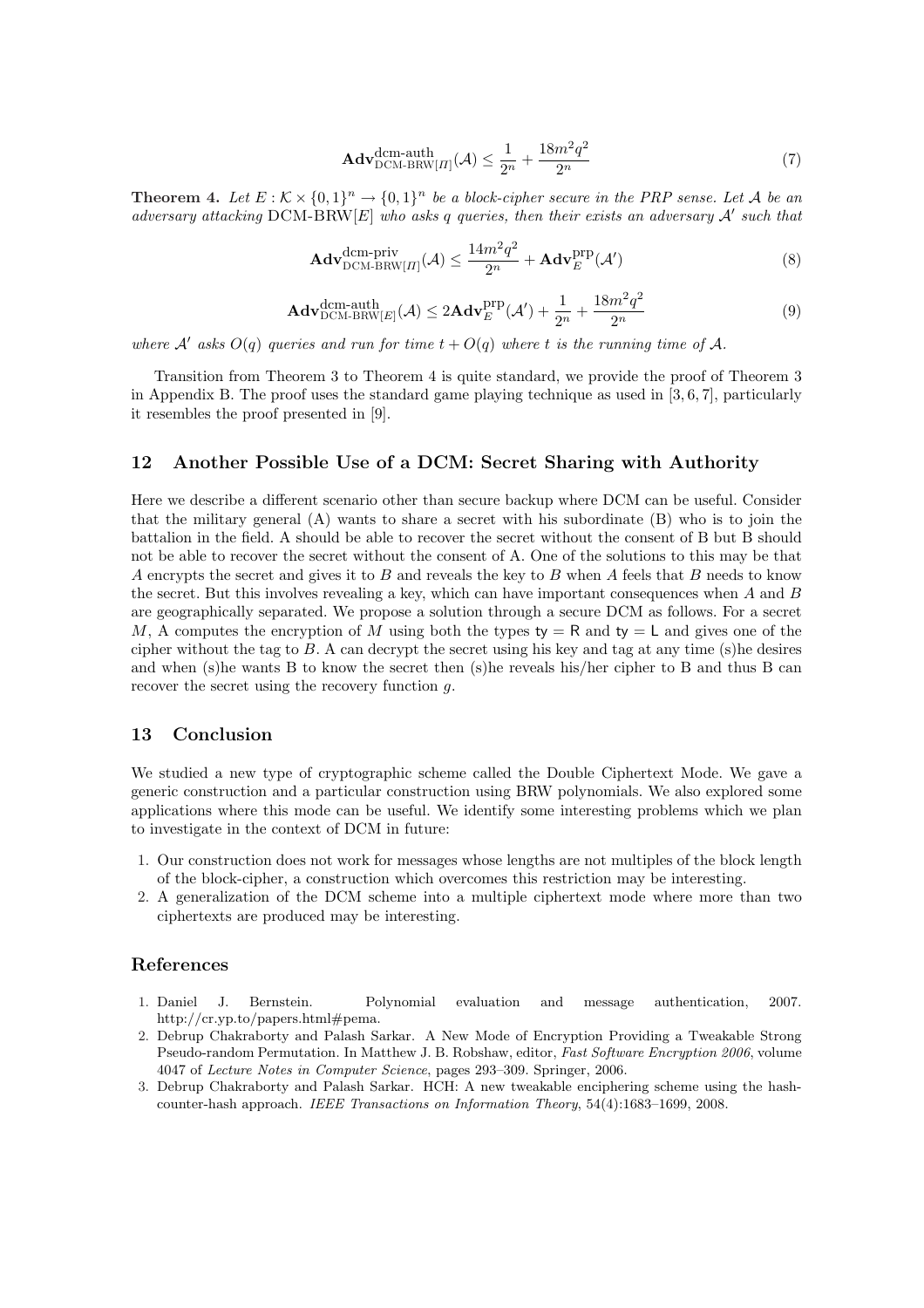- 4. Niels Ferguson. AES-CBC + Elephant diffuser: A Disk Encryption Algorithm for Windows Vista. Microsoft white paper, 2006. http://download.microsoft.com/download/0/2/3/0238acaf-d3bf-4a6d-b3d6- 0a0be4bbb36e/BitLockerCipher200608.pdf.
- 5. Shai Halevi. Invertible universal hashing and the TET encryption mode. In Alfred Menezes, editor, CRYPTO, volume 4622 of Lecture Notes in Computer Science, pages 412–429. Springer, 2007.
- 6. Shai Halevi and Phillip Rogaway. A tweakable enciphering mode. In Dan Boneh, editor, CRYPTO, volume 2729 of Lecture Notes in Computer Science, pages 482–499. Springer, 2003.
- 7. Shai Halevi and Phillip Rogaway. A parallelizable enciphering mode. In Tatsuaki Okamoto, editor, CT-RSA, volume 2964 of Lecture Notes in Computer Science, pages 292–304. Springer, 2004.
- 8. Tetsu Iwata and Kan Yasuda. BTM: A single-key, inverse-cipher-free mode for deterministic authenticated encryption. In Michael J. Jacobson Jr., Vincent Rijmen, and Reihaneh Safavi-Naini, editors, Selected Areas in Cryptography, volume 5867 of Lecture Notes in Computer Science, pages 313–330. Springer, 2009.
- 9. Tetsu Iwata and Kan Yasuda. HBS: A single-key mode of operation for deterministic authenticated encryption. In Orr Dunkelman, editor, FSE, volume 5665 of Lecture Notes in Computer Science, pages 394–415. Springer, 2009.
- 10. David A. McGrew and Scott R. Fluhrer. The extended codebook (XCB) mode of operation. Cryptology ePrint Archive, Report 2004/278, 2004. http://eprint.iacr.org/.
- 11. Michael O. Rabin and Shmuel Winograd. Fast evaluation of polynomials by rational preparation. Communications on Pure and Applied Mathematics, 25:433458, 1972.
- 12. Phillip Rogaway and Thomas Shrimpton. A provable-security treatment of the key-wrap problem. In Serge Vaudenay, editor, EUROCRYPT, volume 4004 of Lecture Notes in Computer Science, pages 373-390. Springer, 2006.
- 13. Palash Sarkar. Improving upon the TET mode of operation. In Kil-Hyun Nam and Gwangsoo Rhee, editors, ICISC, volume 4817 of Lecture Notes in Computer Science, pages 180–192. Springer, 2007.
- 14. Palash Sarkar. Efficient tweakable enciphering schemes from (block-wise) universal hash functions. IEEE Transactions on Information Theory, 55(10):4749–4760, 2009.
- 15. Palash Sarkar. Pseudo-random functions and parallelizable modes of operations of a block cipher. Cryptology ePrint Archive, Report 2009/217, 2009. http://eprint.iacr.org/.
- 16. Peng Wang, Dengguo Feng, and Wenling Wu. HCTR: A Variable-Input-Length Enciphering Mode. In Dengguo Feng, Dongdai Lin, and Moti Yung, editors, CISC, volume 3822 of Lecture Notes in Computer Science, pages 175–188. Springer, 2005.

# A Proof of Theorem 1

To prove the security of  $DCM[T, II]$  we replace the pseudorandom function F in Fig. 1 by a function  $ρ$  chosen uniformly at random from  $\gamma = \text{Func}(mn + n, n)$ , and the block cipher E by a permutation  $\pi$  chosen uniformly at random from  $\Pi = \text{Perm}(n)$ . We call the encryption function of DCM[ $\Upsilon$ ,  $\Pi$ ] as  $\mathcal{E}_{\rho,\pi}$ . We consider that A interacts with the game DCM1 as depicted in Fig. 4. Notice that in DCM1, the proper oracles for A are provided, the random function  $\rho$  and the random permutation  $\pi$  are constructed on the fly using the subroutines Ch- $\pi$ (.) and Ch- $\rho$ (.) respectively. The domain and range sets of the permutation  $\pi$  are maintained in the sets  $Domain_{\pi}$  and  $Range_{\pi}$  respectively, and appropriate checks are made so that the subroutine  $Ch_{\tau}(X)$  indeed behaves like a permutation. No checks are necessary in case of  $Ch$ - $\rho(X)$ , as according to the query restrictions of A,  $Ch$ - $\rho(.)$  is always called with a fresh (new) input.

For a game G, let  $Pr[\mathcal{A}^G \Rightarrow 1]$  denote the probability that A outputs 1 by interacting with the game  $G$ . Then we have, i

$$
\Pr\left[\mathcal{A}^{\mathcal{E}_{\rho,\pi}(\ldots,\ldots)} \Rightarrow 1\right] = \Pr[\mathcal{A}^{\text{DCM1}} \Rightarrow 1].\tag{10}
$$

We modify game DCM1 by deleting the boxes entries in Fig. 4 and call the modified game as DCM2. By deleting the boxed entries it cannot be guaranteed that  $Ch-\pi$  is a permutation as though we do the consistency checks but we do not reset the values of Y in Ch- $\pi$ . Then the games DCM1 and DCM2 are identical except when the bad flag is set, thus we have

$$
\Pr[\mathcal{A}^{\text{DCM1}} \Rightarrow 1] - \Pr[\mathcal{A}^{\text{DCM2}} \Rightarrow 1] \le \Pr[\mathcal{A}^{\text{DCM2}} \text{ sets bad}] \tag{11}
$$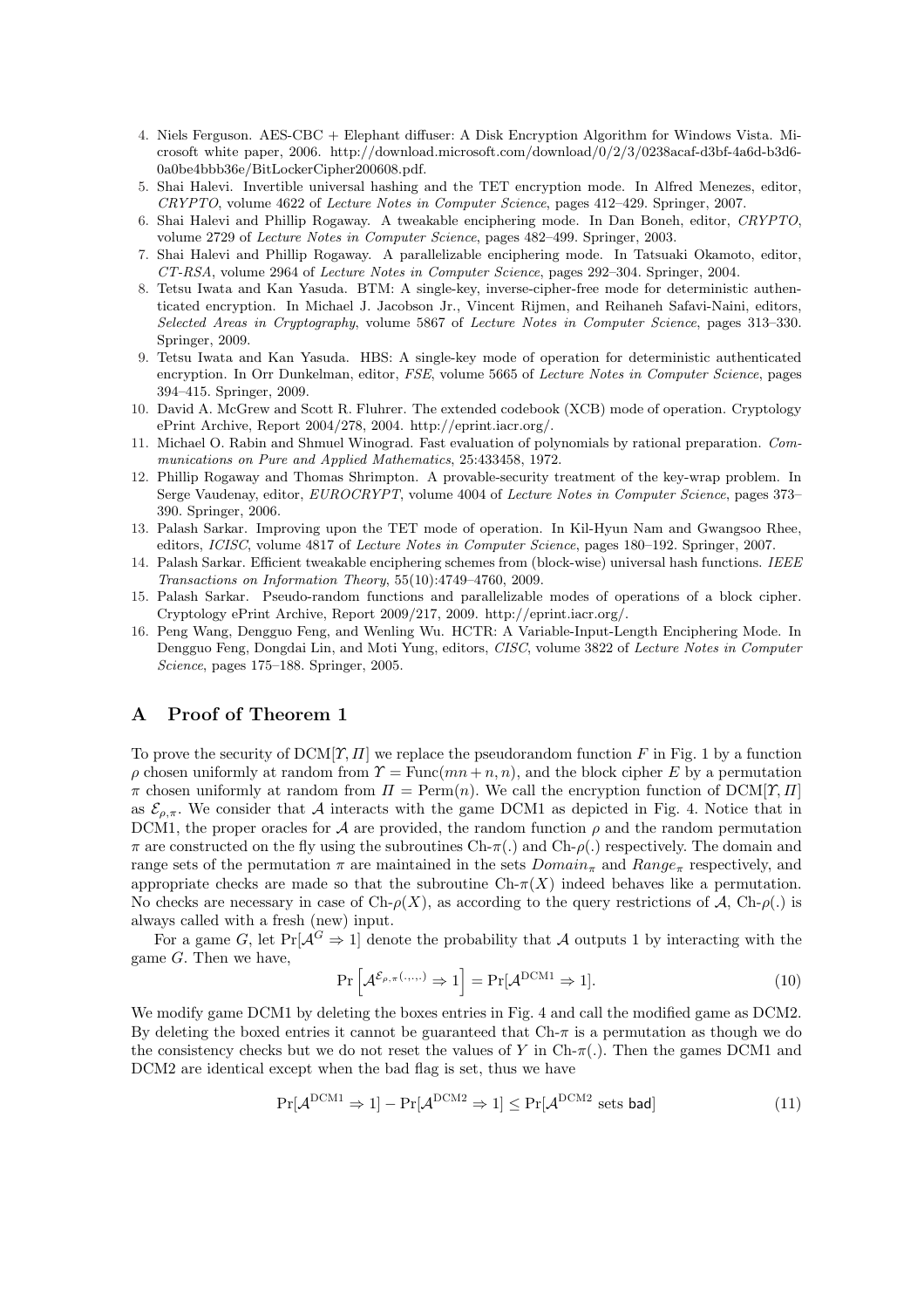Fig. 4. Games DCM1 and DCM2: DCM2 is the game without the boxed entries in the subroutine  $\text{Ch-}\pi()$ 

Subroutine  $\overline{\text{Ch-}\pi(X)}$  $|11$ .  $\stackrel{\$}{\leftarrow} \{0,1\}^n$ ; if  $Y \in Range_\pi$  then bad  $\leftarrow$  true;  $\left| Y \stackrel{\$}{\leftarrow} \overline{Range_\pi} \right|$ ; endif; 12. if  $X \in Domain_{\pi}$  then bad  $\leftarrow$  true;  $\boxed{Y \leftarrow \pi(X)}$ ; endif 13.  $\pi(X) \leftarrow Y$ ;  $Domain_{\pi} \leftarrow Domain_{\pi} \cup \{X\}$ ;  $Range_{\pi} \leftarrow Range_{\pi} \cup \{Y\}$ ; return(Y); Subroutine Ch- $\rho(M)$ 14.  $\stackrel{\$}{\leftarrow} \{0,1\}^n;$ 15.  $return(Y);$ Initialization: 16.  $Domain_{\pi} \leftarrow Range_{\pi} \leftarrow \emptyset;$ 17. for all  $X \in \{0,1\}^n$ ,  $\pi(X) =$  undefined endfor 18. bad  $\leftarrow$  false Respond to the  $s^{th}$  encryption query of  $\mathcal{A}, (T^s; P_1^s, P_2^s, \ldots, P_m^s; ty^s)$  as follows: 101.  $\tau^s \leftarrow \rho(P_1^s || P_2^s || \dots || P_m^s || T^s);$ 102. for  $i = 1$  to m, 103.  $R_i^s \leftarrow \pi(\tau^s \oplus \text{bin}_n(i));$ 104. if  $ty^s = L$  then 105.  $R_i^s \leftarrow R_i^s \oplus (1 \oplus x) P_i^s;$ 106. else 107.  $a_i^s \leftarrow R_i^s \oplus x P_i^s;$ 108. endif 109. endfor 110. return  $(C_1^s || C_2^s || \dots || C_{m^s}^s || \tau^s)$ 

Fig. 5. Game DCM3:  $D_{\pi}$  and  $R_{\pi}$  are multisets, which are initially empty. We assume that A makes q queries.

| Respond to the $s^{th}$ encryption query $(T^s; P_1^s, P_2^s, \ldots, P_m^s; ty^s)$ as follows |
|------------------------------------------------------------------------------------------------|
| $C_1^s  C_2^s   \dots   C_m^s  \tau^s \stackrel{\$}{\leftarrow} \{0,1\}^{(m+1)n}$              |
| <b>Return</b> $C_1^s  C_2^s   \dots   C_m^s  \tau^s$                                           |
| Finalization:                                                                                  |
| <b>FIRST PHASE</b>                                                                             |
| for $s=1$ to q                                                                                 |
| for $i=1$ to m.                                                                                |
| $D_{\pi} \leftarrow D_{\pi} \cup {\{\tau^s \oplus \text{bin}_n(i)\}}$                          |
| if ty <sup>s</sup> = L, then $\delta_i^s \leftarrow (1 \oplus x) P_i^s$ ;                      |
| else $\delta_i^s \leftarrow x P_i^s$                                                           |
| end if                                                                                         |
| $R_{\pi} \leftarrow R_{\pi} \cup \{C_i^s \oplus \delta_i^s\}$                                  |
| end for                                                                                        |
| end for                                                                                        |
| <b>SECOND PHASE</b>                                                                            |
| $bad \leftarrow false$                                                                         |
| if (some value occurs more than once in $D_{\pi}$ ) then bad = true end if;                    |
| if (some value occurs more than once in $R_{\pi}$ ) then bad = true end if.                    |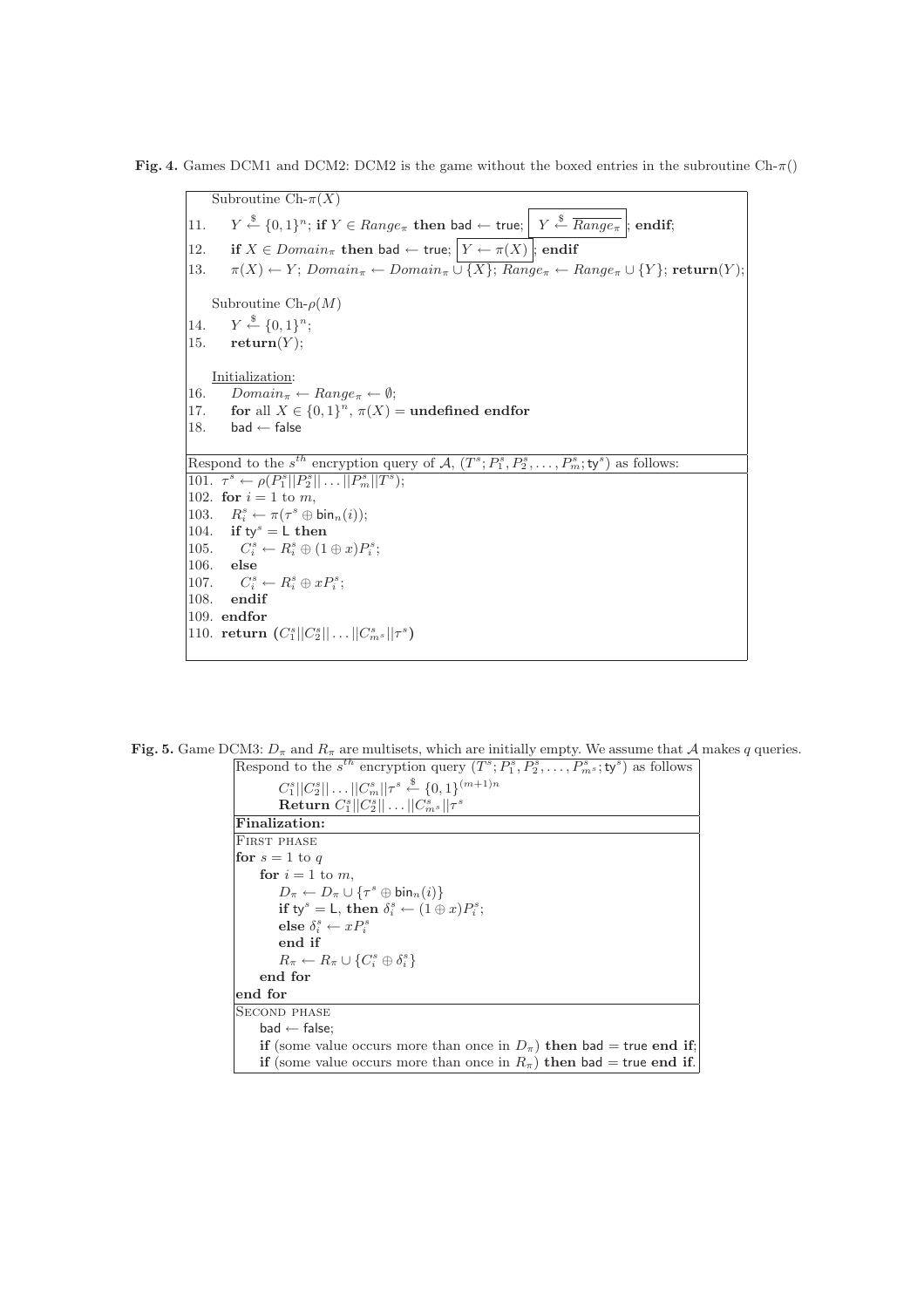In the game DCM2, A always gets random strings as a response to an encryption query. This can be seen in lines 101 and 103 of the game DCM3, where  $\tau^s$  and  $R_i^s$  ( $1 \le i \le m$ ) gets set to a random n bit strings. Thus,

$$
\Pr[\mathcal{A}^{\text{DCM2}} \Rightarrow 1] = \Pr\left[\mathcal{A}^{\$(\dots,\cdot)} \Rightarrow 1\right].\tag{12}
$$

So using Equations  $(10)$ ,  $(11)$  and  $(12)$  we have

$$
\mathbf{Adv}_{\mathrm{DCMG}[T,II]}^{\mathrm{dem-priv}}(\mathcal{A}) = \Pr\left[\mathcal{A}^{\mathcal{E}_{\rho,\pi}(\ldots,\ldots)} \Rightarrow 1\right] - \Pr\left[\mathcal{A}^{\$(\ldots,\ldots)} \Rightarrow 1\right]
$$
  
\$\leq \Pr[A^{\mathrm{DCM2}}\$ sets bad] \n(13)

Now, we make a game which no more use subroutines  $Ch$ -π and  $Ch$ -ρ, and immediately returns random strings to the adversary in response to his encryptions queries. Later we maintain the multi-sets  $D_{\pi}$  and  $R_{\pi}$  where we list the elements that were supposed to be inputs and outputs of the permutation. Finally we check the collisions in the multi-sets  $D_{\pi}$  and  $R_{\pi}$ , and if there is any collision we set the bad flag to true. We call this game as DCM3, which is shown in Fig. 5. The games DCM2 and DCM3 are indistinguishable to the adversary, because in both cases it gets random strings in response to his queries. Hence the probability with which DCM2 sets bad is same as the probability with which DCM3 sets bad. Thus we get,

$$
Pr[\mathcal{A}^{DCM2} \text{ sets bad}] = Pr[\mathcal{A}^{DCM3} \text{ sets bad}]
$$
 (14)

Thus from equations (13) and (14) we obtain

$$
\mathbf{Adv}_{\mathrm{DCMG}[\Upsilon,\Pi]}^{\mathrm{dem-priv}}(\mathcal{A}) \le \Pr[\mathcal{A}^{\mathrm{DCM3}} \text{ sets bad}] \tag{15}
$$

Now our goal would be to bound  $Pr[A^{DCM3} ]$  sets bad]. We can see in Game DCM3 that the bad flag is set when there is a collision in either  $D_{\pi}$  or  $R_{\pi}$ . So if COLD<sub> $\pi$ </sub> and COLR<sub> $\pi$ </sub> denote the events of a collision in  $D_{\pi}$  and  $R_{\pi}$  respectively then we have

$$
Pr[\mathcal{A}^{DCM3} \text{ sets bad}] = Pr[COLD_{\pi}] + Pr[COLR_{\pi}]. \tag{16}
$$

Now, we shall bound the collision probabilities in the domain and range sets. From Fig. 5 we see that  $D_{\pi} = \{\tau^s \oplus \text{bin}_n(i) : 1 \leq i \leq m, 1 \leq s \leq q\}$ , where  $\tau^s$  is an element chosen uniformly at random from  $\{0,1\}^n$ . And,  $R_{\pi} = \{C_i^s \oplus \delta_i^s : 1 \leq i \leq m, 1 \leq s \leq q\}$ , where  $\delta_i^s = (1 \oplus x)P_i$  when  $\mathsf{ty}^s = \mathsf{L}$  and  $\delta_i^s = x P_i$  when  $\mathsf{ty}^s = \mathsf{R}$ , and  $C_i^s$  is chosen uniformly at random from  $\{0,1\}^n$ .

Thus, the probability of collisions between two elements in  $D_{\pi}$  is given by  $Pr[COLD_{\pi}] = Pr[\tau^s \oplus$  $\sin_n(i) = \tau^t \oplus \sin_n(j)$  where s and t are two different queries,  $1 \leq i, j \leq m$ , this probability is at most  $2^{-n}$ , as  $\tau^s$  is always a string chosen uniformly at random from  $\{0, 1\}^n$ . The number of elements in  $D_{\pi}$  is equal to qm, thus we have

$$
\Pr[\text{COLD}] \le \binom{mq}{2} \frac{1}{2^n} < \frac{m^2 q^2}{2^{n+1}} \tag{17}
$$

As each  $C_i^s$  is chosen uniformly at random from  $\{0,1\}^n$  and  $R_\pi$  contains  $mq$  elements, hence we have

$$
\Pr[\text{COLR}] \le \frac{m^2 q^2}{2^{n+1}}\tag{18}
$$

Finally we have

$$
\mathbf{Adv}_{\mathrm{DCMG}[T,T]}^{\mathrm{dem-priv}}(\mathcal{A}) \le \Pr[\mathrm{COLD}] + \Pr[\mathrm{COLR}] \le \frac{m^2 q^2}{2^n} \tag{19}
$$

which completes the proof for the privacy bound.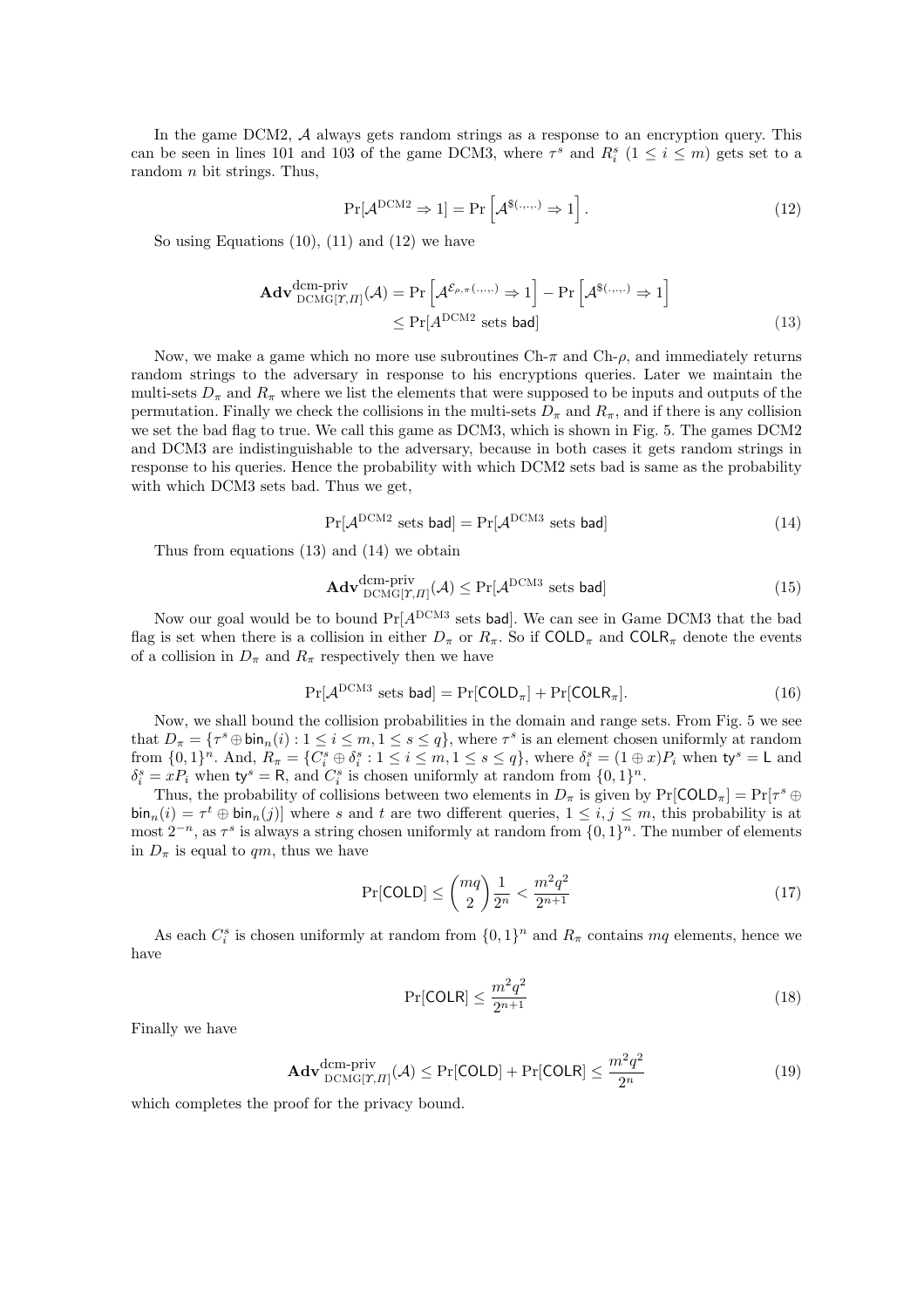Proving the authentication bound: To bound the authentication advantage, we give an oracle access of the random permutation  $\pi$  to the adversary A. We denote the adversary A with an oracle access to  $\pi$  as  $\mathcal{A}(\pi)$ . Thus we can say that

$$
\mathbf{Adv}^{\mathrm{dcm-auth}}_{\mathrm{DCMG}[\varUpsilon, \varPi]}(\mathcal{A}) \leq \mathbf{Adv}^{\mathrm{dcm-auth}}_{\mathrm{DCMG}[\varUpsilon, \varPi]}(\mathcal{A}(\pi)),
$$

as A without oracle access to  $\pi$  can do no better than  $\mathcal{A}(\pi)$ .  $\text{Adv}_{\text{DCMG}[\gamma,\Pi]}^{\text{dem-auth}}(\mathcal{A}(\pi))$  is bounded by the probability that  $\mathcal{A}(\pi)$  produces a forgery  $(\mathcal{C}, T, \mathsf{t}\mathsf{y})$ , such that  $\mathcal{D}_{\rho,\pi}(\mathcal{C}, T, \mathsf{t}\mathsf{y}) \neq \bot$ . A forgery  $(C_1||...||C_m||\tau,T,$  ty) can be successful if  $\rho(X||T) = \tau$ , where  $X = X_1||X_2||...||X_m$ , and  $X_i =$  $(1 \oplus x)^{-1}[C_i \oplus \pi(\tau \oplus \text{bin}_n(i))]$  when  $ty = L$  and  $X_i = x^{-1}[C_i \oplus \pi(\tau \oplus \text{bin}_n(i))]$  when  $ty = R$ .

As  $\mathcal{A}(\pi)$  has an oracle access to  $\pi$ , so it can compute X for any chosen C. Thus, when it produces a forgery  $(T, \mathcal{C}, \mathsf{ty})$  it knows what would be the input to the function  $\rho$  and also the target output for his forgery. But according to the query restrictions, the adversary never produces  $(T, C||\tau, \mathbf{ty})$  as a forgery if it obtained  $C||\tau$  as an reply to an encryption query of the form  $(T, X, t)$ . Also it does not produce  $(T, C||\tau, t)$  as a forgery if it obtained  $\tilde{C}||\tau$  as a response to its query  $(T, X, t)$ , where  $g(C, \tilde{C}) = X$ . Thus either the input  $X||T$  to  $\rho$  is new or the output  $\tau$  is new, thus the probability that  $\rho(X||T) = \tau$  is at most  $1/2^n$ , hence we have

$$
\mathbf{Adv}_{\mathrm{DCMG}[T,T]}^{\mathrm{dem-auth}}(\mathcal{A}) \leq \mathbf{Adv}_{\mathrm{DCMG}[T,T]}^{\mathrm{dem-auth}}(\mathcal{A}(\pi)) \leq \frac{1}{2^n}.
$$
 (20)

 $\blacksquare$ 

Which completes the proof.

# B Proof of Theorem 3

Before proving Theorem 3 we shall establish two results which would be useful for us in proving the theorem.

**Lemma 1.** Let  $X = (X_1, X_2, \ldots, X_m), X' = (X'_1, X'_2, \ldots, X'_m) \in [GF(2^n)]^m$  such that  $X \neq X'$ . Let  $Y = h\textsf{BRW}_h(X_1, X_2, \ldots, X_m)$  and  $Y' = h\textsf{BRW}_h(X_1', X_2', \ldots, X_m')$ . Then for every fixed  $\delta \in GF(2^n)$ 

$$
\Pr[Y \oplus Y' = \delta] \le \frac{2m}{2^n},
$$

The probability is taken over the random choice of h.

This easily follows from property 3 of the BRW polynomials as stated in Section 10.1 [15].

For a permutation  $\pi$  The following result suggests that  $f_{h,\pi}(\cdot, \cdot)$  is a pseudorandom function.

**Lemma 2.** Let  $\pi \stackrel{\$}{\leftarrow} \text{Perm}(n)$ , and  $h \stackrel{\$}{\leftarrow} \{0,1\}^n$ . Let  $f_{h,\pi}(.,.)$  be a function such that given an input  $(X,T) \in \{0,1\}^{nm} \times \{0,1\}^n$ , it returns  $\pi(h\text{BRW}_h(X||T) \oplus \pi(0))$ . Let B be an prf adversary attacking  $f_{h,\pi}(.,.)$  and B asks a total of q queries. Then

$$
\mathbf{Adv}_{f}^{\mathrm{prf}}(\mathcal{B}) = \Pr\left[\mathcal{B}^{f_{h,\pi}(\dots)} \Rightarrow 1\right] - \Pr\left[\rho \stackrel{\$}{\leftarrow} \mathrm{Func}(mn+n, n) : \mathcal{A}^{\rho(\cdot)} \Rightarrow 1\right] < \frac{4mq^2}{2^n}.
$$

Proof. We use the game playing technique. Consider the games F0 and F1 as shown in Fig. 6. The difference between the two games is that in F0 outputs of the permutation  $\pi$  is used which is constructed in the fly by the subroutine Ch- $\pi$ () as shown Fig. 4. In game F1, the boxed entries of  $Ch-\pi$ ) as shown Fig. 4 are removed. These games run in the same way until the bad flag is set. Hence,

$$
\Pr\left[\mathcal{B}^{\mathrm{F0}} \Rightarrow 1\right] - \Pr\left[\mathcal{B}^{\mathrm{F1}} \Rightarrow 1\right] \le \Pr[\mathcal{B}^{\mathrm{F1}} \text{ sets bad}].
$$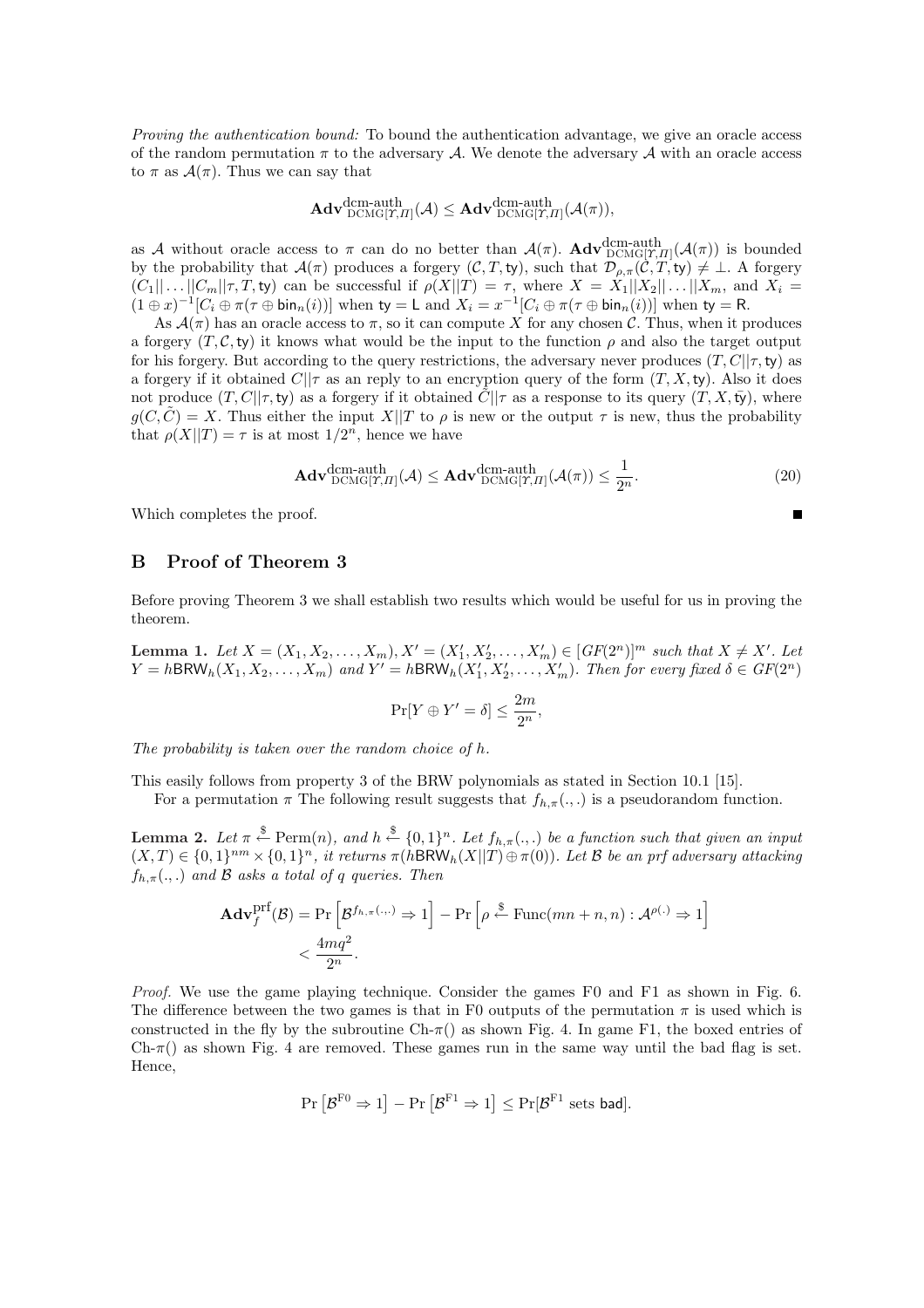Fig. 6. Games F0 and F1. In game F0 the subroutine  $\text{Ch-}\pi()$  as in game DCM1 (i.e. with the boxed entries in Fig. 4) is used. In game F1 the subroutine  $\text{Ch-}\pi()$  as in game DCM2 is used (i.e. without the boxed entries in Fig. 4).

Initialization: 01. for all  $X \in \{0,1\}^n$   $\pi(X) =$  undefined endfor 02. EZ  $\stackrel{\$}{\leftarrow}$  {0,1}<sup>n</sup>; Domain<sub>π</sub> ← Domain<sub>π</sub> ∪ {0}; Range<sub>π</sub> ← Range<sub>π</sub> ∪ {EZ} 03. bad  $\leftarrow$  false Respond to the  $s^{th}$  query  $(X_1^s||X_2^s||...||X_m^s, T^s)$  of  $\mathcal B$  as follows: 11.  $t^s \leftarrow \text{BRW}_h(X_1^s || X_2^s || \dots || X_m^s || T^s);$ 12.  $\tau^s \leftarrow \text{Ch-}\pi(t^s \oplus EZ)$ 13. **Return**  $(\tau^s)$ 

Also, the responses obtained by  $\mathcal B$  in game F1 are elements selected uniformly at random from  $\{0,1\}^n$ . As  $\beta$  does not repeat a query, hence the outputs received by  $\beta$  in game F1 would be indistinguishable from those obtained from a function sampled uniformly at random from Func $(mn + n, n)$ . Thus,

$$
\Pr\left[\mathcal{B}^{\mathrm{F1}} \Rightarrow 1\right] = \Pr\left[\rho \stackrel{\$}{\leftarrow} \mathrm{Func}(mn+n, n) : \mathcal{A}^{\rho(.)} \Rightarrow 1\right].
$$

Hence we have

$$
\mathbf{Adv}_{f\text{-BRW}}^{\text{prf}}(\mathcal{B}) \leq \Pr[\mathcal{B}^{\text{F1}} \text{ sets bad}].
$$

Following the construction of  $Ch-\pi$ ), the bad flag in game F1 is set when there is a collision in the set  $Domain_{\pi}$  or the set  $Range_{\pi}$ . Let us list all the values that gets in the domain and range sets in the multisets SS and RR. Then we would have,  $\mathcal{SS} = \{0\} \cup \{t^s \oplus EZ : 1 \leq s \leq q\}$  and  $RR = \{EZ\} \cup \{\tau^s : 1 \leq s \leq q\}$ . Let COL be the event that there is a collision in SS or in RR. Then,

$$
Pr[\mathcal{B}^{F1} \text{ sets bad}] = Pr[COL].
$$

Note that for two distinct queries u, v, we have  $t^u = hBRW_h(X_1^u||X_2^u|| \dots ||X_m^u||T^u)$ , and  $t^v =$  $h{\sf BRW}_h(X_1^v||X_2^v||\dots||X_m^v||T^v)$  where  $X_1^u||X_2^u||\dots||X_m^u||T^u \neq X_1^v||X_2^v||\dots||X_m^v||T^v$ . Thus from Lemma 1 we have  $Pr[t^u = t^v] = 2(m+1)/2^n$ . Also  $Pr[t^u \oplus EZ = 0] = 1/2^n$  as EZ is a random element of  $\{0,1\}^n$ , and  $\Pr[\tau^u = \tau^v] = \Pr[\tau^u = EZ] = 1/2^n$ , as all  $\tau^u$ ,  $\tau^v$  and EZ are selected uniformly at random from  $\{0,1\}^n$ . Hence combining the above facts we get

$$
\Pr[\text{COL}] = \binom{q}{2} \frac{2(m+1)}{2^n} + \frac{q}{2^n} + \binom{q+1}{2} \frac{1}{2^n}
$$

$$
< \frac{4mq^2}{2^n}.
$$

Thus, we have

$$
\mathbf{Adv}_{f}^{\text{prf}}(\mathcal{B}) \le \frac{4mq^2}{2^n},\tag{21}
$$

which completes the proof.

**Proof of Theorem 3:** To prove the security of DCM-BRW[ $\Pi$ ] we replace the the block cipher E in the construction of Fig. 3 by a permutation  $\pi$  chosen uniformly at random from  $\Pi = \text{Perm}(n)$ . We call the encryption function of DCM-BRW $[H]$  as  $\mathcal{E}_{h,\pi}$ , where  $h \stackrel{\$}{\leftarrow} \{0,1\}^n$  is the key for the BRW polynomial. We prove the privacy bound first. We consider the same game playing technique as used in the proof of Theorem 1. We briefly discuss the games below:

1. Game G0: In G0 (shown in Fig. 7) the block-cipher is replaced by the random permutation  $\pi$ . The permutation  $\pi$  is constructed on the fly keeping record of the domain and range sets as done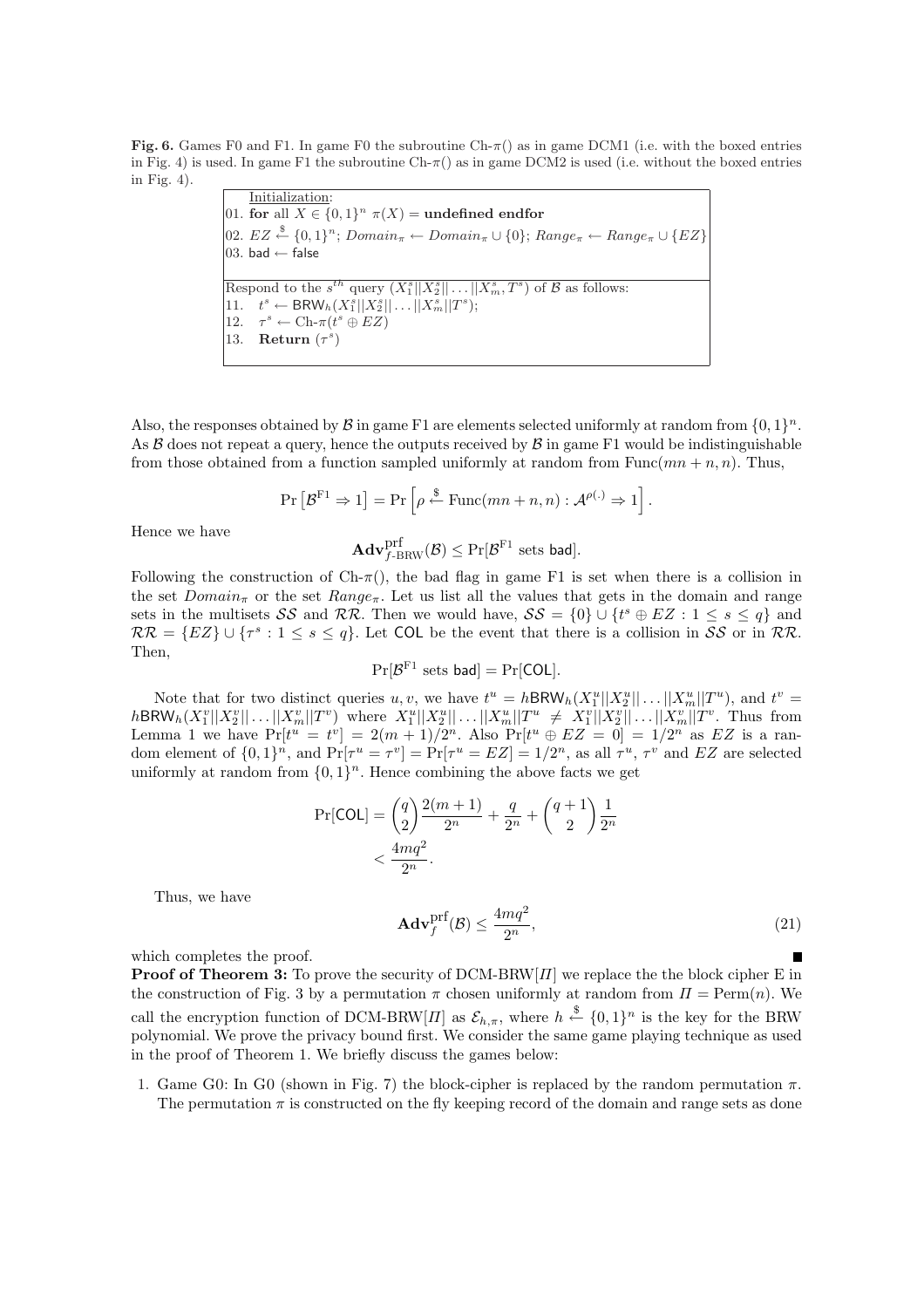in the sub-routine Ch- $\pi$  in Fig. 7. Thus, G0 provide the proper encryption oracle to A. Thus we have: i

$$
\Pr\left[\mathcal{A}^{\mathcal{E}_{h,\pi}(\ldots,\ldots)} \Rightarrow 1\right] = \Pr[\mathcal{A}^{\mathrm{G0}} \Rightarrow 1].\tag{22}
$$

2. Game G1: Fig. 7 with the boxed entries removed represents the game G1. In G1 it is not guaranteed that Ch-π behaves like a permutation, but the games G0 and G1 are identical until the bad flag is set. Thus we have

$$
\Pr[\mathcal{A}^{\mathrm{G0}} \Rightarrow 1] - \Pr[\mathcal{A}^{\mathrm{G1}} \Rightarrow 1] \le \Pr[\mathcal{A}^{\mathrm{G1}} \text{ sets bad}] \tag{23}
$$

Note that in G1 the adversary gets random strings as output irrespective of his queries. Hence,

$$
\Pr[\mathcal{A}^{\mathrm{G1}} \Rightarrow 1] = \Pr[\mathcal{A}^{\$(\cdot,\cdot,\cdot)} \Rightarrow 1] \tag{24}
$$

3. Game G2: In Game G2 (shown in Fig. 8) we do not use the subroutine Ch- $\pi$  any more but return random strings immediately after the  $A$  asks a query. Later we keep track of the elements that would have got in the domain and range sets of the permutation  $\pi$  in multi-sets S and R. We set the bad flag when there is a collision in either  $S$  or  $R$ . For the adversary the games G1 and G2 are identical. So,

$$
\Pr[\mathcal{A}^{\mathrm{G1}} \Rightarrow 1] = \Pr[\mathcal{A}^{\mathrm{G2}} \Rightarrow 1] \tag{25}
$$

and

$$
Pr[\mathcal{A}^{G1} \text{ sets bad}] = Pr[\mathcal{A}^{G2} \text{ sets bad}]
$$
\n(26)

#### Fig. 7. Games G0 and G1

Subroutine  $\text{Ch-}\pi(X)$  $|01.$  $\stackrel{\$}{\leftarrow} \{0,1\}^n$ ; if  $Y \in Range_\pi$  then bad  $\leftarrow$  true;  $\left| Y \stackrel{\$}{\leftarrow} \overline{Range_\pi} \right|$ ; endif;  $|02.$  if *X* ∈ *Domain*<sup>π</sup> then bad ← true;  $Y \leftarrow \pi(X)$ ; endif  $[03. \quad \pi(X) \leftarrow Y; Domain_{\pi} \leftarrow Domain_{\pi} \cup \{X\}; Range_{\pi} \leftarrow Range_{\pi} \cup \{Y\};$  return $(Y);$ Initialization: 11. for all  $X \in \{0,1\}^n$   $\pi(X)$  = undefined endfor 12.  $EZ \stackrel{\$}{\leftarrow} \{0,1\}^n; \pi(0) = EZ;$ 13.  $Domain_{\pi} \leftarrow \{0\}; Range_{\pi} \leftarrow \{EZ\};$ 14.  $EO \stackrel{\$}{\leftarrow} \{0,1\}^n \setminus \{EZ\}; \pi(1) = EO;$ 15.  $Domain_{\pi} \leftarrow Domain_{\pi} \cup \{1\}; Range_{\pi} \leftarrow Range_{\pi} \cup \{EO\};$ 16. bad  $=$  false Respond to the  $s^{th}$  encryption query  $(T^s; P_1^s, P_2^s, \ldots, P_m^s; ty^s)$  as follows: 101.  $\gamma^s \leftarrow h \cdot BRW(P_1^s || P_2^s || \dots || P_m^s || T^s);$ 102.  $\tau^s \leftarrow \text{Ch-}\pi(\gamma^s \oplus EZ);$ 103. for  $i = 1$  to m. 104.  $R_i^s \leftarrow \text{Ch-}\pi(\tau^s \oplus x^i EO);$ 105. if  $ty^s = L$  then  $C_i^s \leftarrow R_i^s \oplus xP_i^s$ ; 106. else  $C_i^s \leftarrow R_i^s \oplus (x \oplus 1)P_i^s;$ 107. endif 108. endfor 109. **Return**  $(C_1^s || C_2^s || \dots || C_m^s || \tau^s)$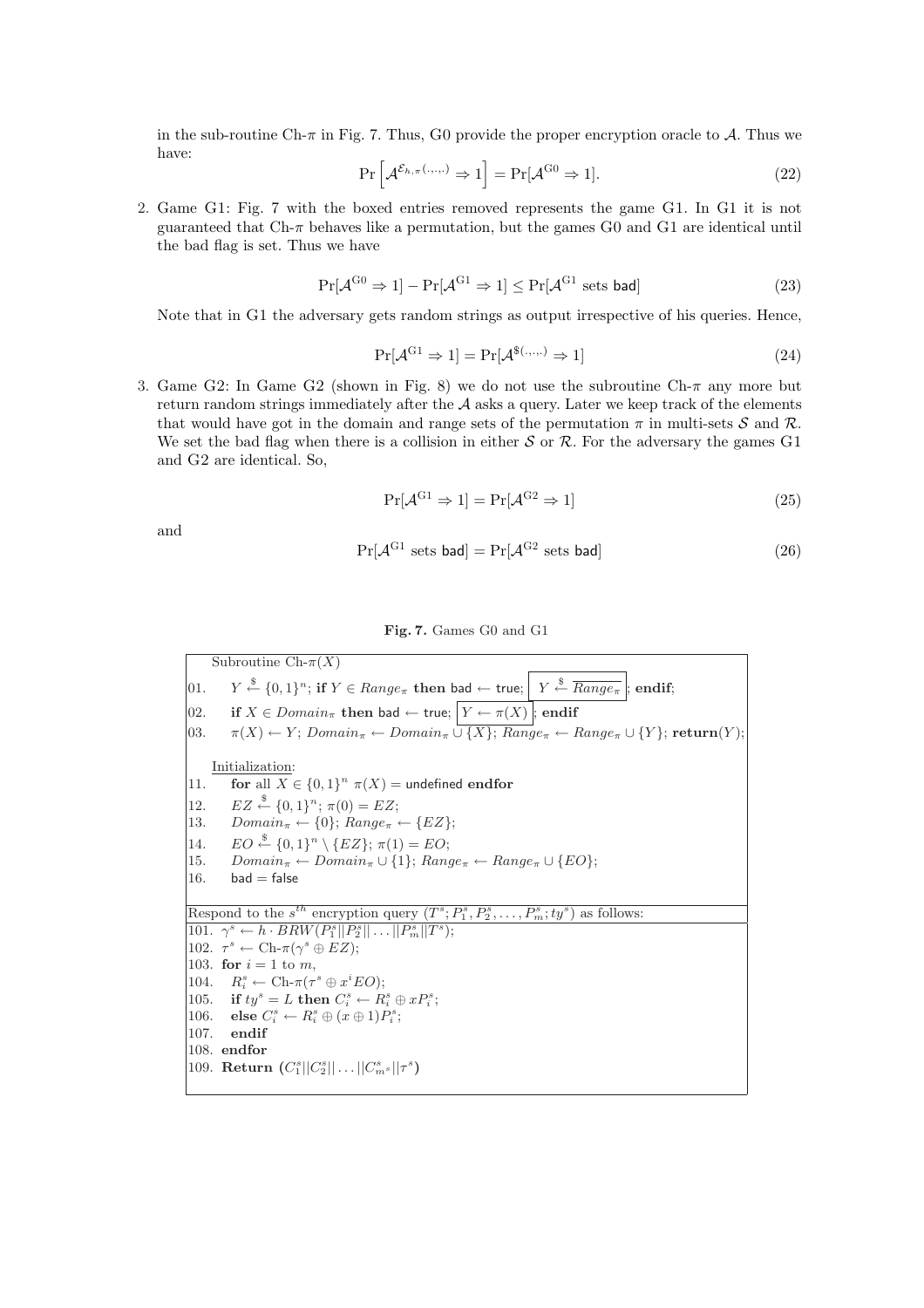Hence, using Eqs. (22), (23), (24), (25) and (26), we have

$$
\Pr\left[\mathcal{A}^{\mathcal{E}_{h,\pi}(.,.,.)}\Rightarrow 1\right]-\Pr[A^{\$(.,.,.)}\Rightarrow 1]\le \Pr[\mathcal{A}^{\mathrm{G2}}\text{ sets bad}].
$$

According to the definition of the privacy advantage of  $A$ , we have

$$
\mathbf{Adv}_{\mathrm{DCM-BRW}[II]}^{\mathrm{dem-priv}}(\mathcal{A}) \le \Pr[\mathcal{A}^{\mathrm{G2}} \text{ sets bad}]
$$
\n(27)

Now we need to bound  $Pr[\mathcal{A}^{G2}]$  sets bad. The elements in the multi-sets S and R would be

$$
S = \{0, 1\} \cup \{\gamma^s \oplus EZ : 1 \le s \le q\} \cup \{\tau^s \oplus x^i EO : 1 \le i \le m, 1 \le s \le q\}
$$
 (28)

$$
\mathcal{R} = \{EZ, EO\} \cup \{\tau^s : 1 \le s \le q\} \cup \{C_i^s \oplus \delta_i : 1 \le i \le m, 1 \le s \le q\},\tag{29}
$$

where  $\delta_i^s = x P_i$  when  $\mathsf{ty}^s = \mathsf{L}$  and  $\delta_i^s = (x \oplus 1) P_i$  when  $\mathsf{ty}^s = \mathsf{R}$ . Let COLLD be the event that there is a collision in  $S$  and COLLR be the event that there is a collision in  $R$  Using the facts that  $\gamma^s = h\textsf{BRW}_h(P_1^s||P_2^s||\dots||P_m^s||T^s)$  and  $EZ, EO, \tau^s, C_i^s$  are random elements of  $\{0,1\}^n$ , we have

$$
\Pr[\text{COLLD}] \le \frac{2q}{2^n} + \frac{2mq}{2^n} + {q \choose 2} \frac{(2m+2)}{2^n} + {mq \choose 2} \frac{1}{2^n} + \frac{2mq^2(m+1)}{2^n}
$$

$$
= \frac{1}{2^n} \left( \frac{5}{2}m^2q^2 + 3mq^2 + \frac{mq}{2} + q + q^2 \right)
$$

and

$$
Pr[COLLR] = { (mq + q + 2) \choose 2} \frac{1}{2^n}
$$
  
= 
$$
\frac{(m^2q^2 + 2mq^2 + 3mq + q^2 + 3q + 2)}{2^{n+1}}
$$

Then we have

$$
\Pr[\mathcal{A}^{G2} \text{ sets bad}] = \Pr[\text{COLLD}] + \Pr[\text{COLLD}] < \frac{14m^2q^2}{2^n}
$$
\n(30)

This completes the proof of the privacy bound.

*Proving the authentication bound:* To prove the authenticity bound, let  $A$  be an adversary which tries to break authenticity of DCM-BRW[Π]. Let B be an adversary attacking authenticity of  $f_{\pi h}$ (see Lemma 2 for the description of  $f_{\pi,h}$ ). B has an oracle access to  $f_{h,\pi}(.,.)$ , additionally let it have access to another oracle  $\mathcal{P}(\cdot,\cdot)$  which on input  $(X,i)$  returns  $\pi(X \oplus x^i \pi(1))$ . With access to these two oracles  $\beta$  can run  $\mathcal A$  by answering its queries in the usual manner. When  $\mathcal A$  outputs a forgery  $(T, Y_1||Y_2|| \ldots ||Y_m||\tau, \text{ty}), \mathcal{B}$  computes  $X_i, 1 \leq i \leq m$ , using the oracle  $\mathcal{P}(\ldots)$  as follows

$$
X_i = \begin{cases} (\mathcal{P}(t,i) \oplus Y_i)(1 \oplus x)^{-1} & \text{if } \mathsf{ty} = \mathsf{L} \\ (\mathcal{P}(t,i) \oplus Y_i)x^{-1} & \text{if } \mathsf{ty} = \mathsf{R} \end{cases}
$$

and outputs  $(X_1||X_2|| \dots ||X_m||T, \tau)$  as its forgery. Thus we have that

$$
\mathbf{Adv}_{\mathrm{DCM-BRW}[H]}^{\mathrm{dem-auth}}(\mathcal{A}) = \Pr[\mathcal{A}^{\mathcal{E}_{h,\pi}(\ldots,\ldots)} \text{ forges}]
$$
  
\$\leq \Pr[\mathcal{B}^{f\_{h,\pi}(\ldots),\mathcal{P}(\ldots)} \text{ forges}]\n \tag{31}

Now, we replace this oracle  $\mathcal{P}(\cdot,\cdot)$  with an oracle  $\mathcal{S}(\cdot,\cdot)$  which returns strings chosen uniformly at random from  $\{0,1\}^n$  on a query  $(X, i)$ . The difference of the real oracle  $\mathcal{P}$  and the oracle  $\mathcal{S}(.,.)$